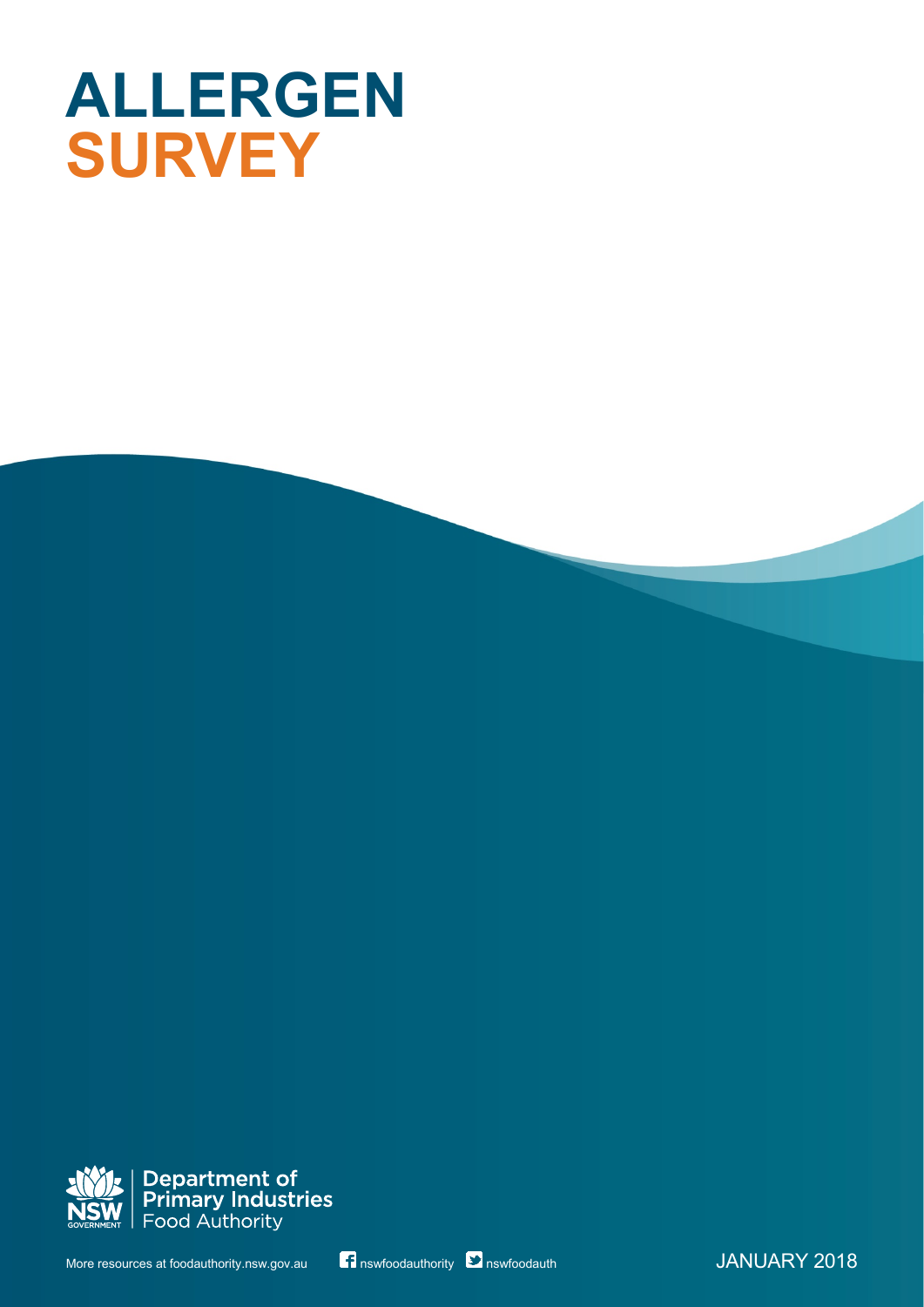# **Contents**

| 19 |
|----|
|    |
|    |
|    |
|    |
|    |
|    |

<u>i</u>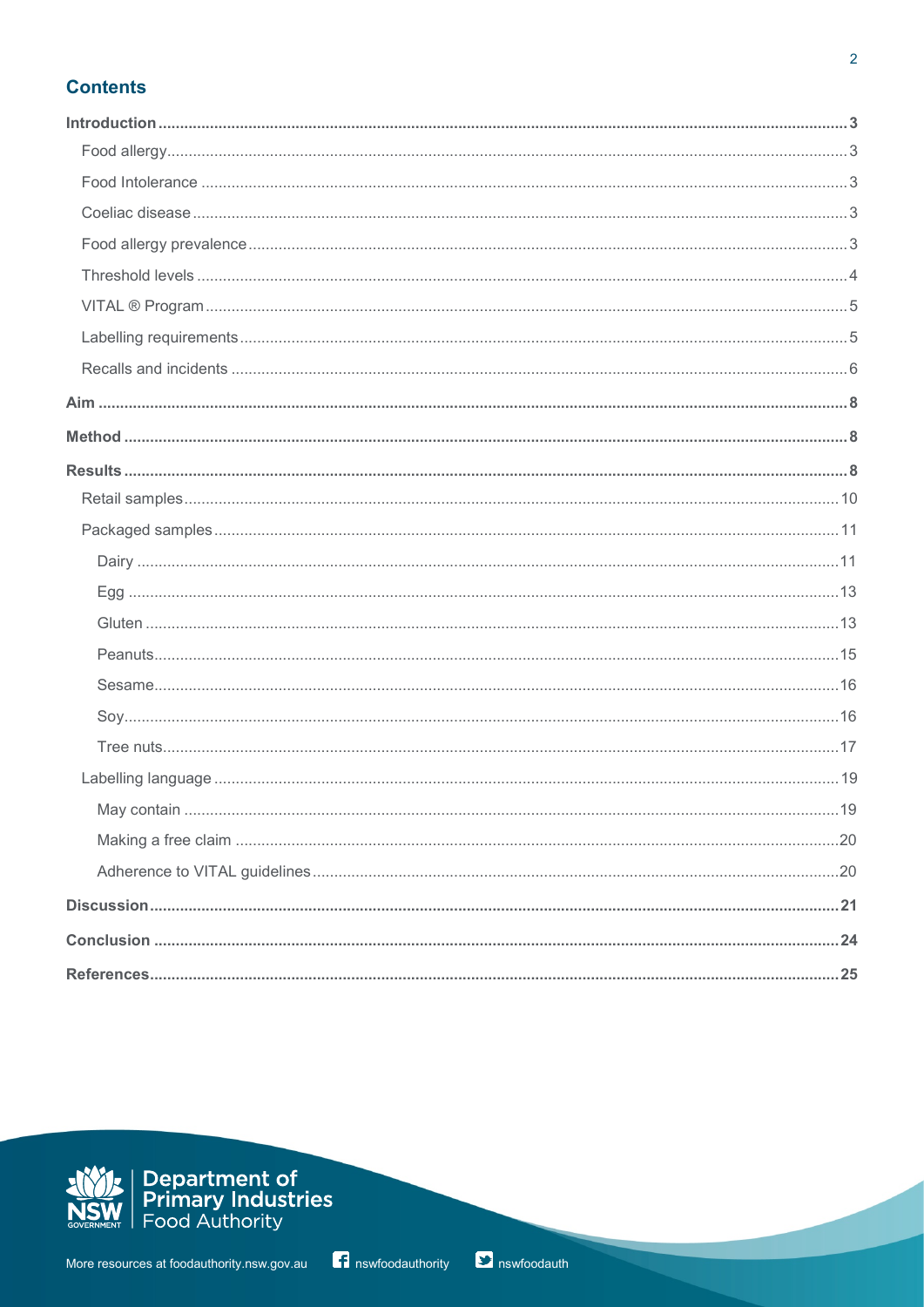# **Introduction**

## Food allergy

Food allergies are on the increase. Food allergies are a result of the immune system reacting abnormally to a particular component of food, usually a protein. The body produces antibodies against the food protein which causes the release of histamine and other chemicals causing an allergic reaction. An allergic reaction can include a range of symptoms including rashes, vomiting, diarrhoea, swelling of the throat and in severe cases, anaphylaxis. Anaphylaxis is a potentially life threatening allergic reaction that requires immediate medical attention. Symptoms include difficulty breathing, swelling of the tongue and throat, difficulty talking and dizziness.

The most common types of food allergens in Australia are: crustaceans, eggs, fish, milk, peanuts, sesame seeds, soybeans, tree nuts, wheat and lupin (Food Standards Australia New Zealand, 2017). In Australia, 1 in 20 children and 1 in 50 adults have a food allergy (National Allergy Strategy, 2017)

## Food Intolerance

Food intolerance is the body's inability to digest a particular component in the food. It does not involve the immune system and is therefore not defined as a food allergy. Food intolerances are more common than allergies. Symptoms of food intolerances can include stomach pain, diarrhoea, hives and general malaise. Common causes of food intolerances include lactose, milk, gluten and food additives.

#### Coeliac disease

Coeliac disease is not an allergy or intolerance but an auto-immune disease where gluten causes inflammation and damage to the lining of the small intestine. Damage is caused by white blood cells and not by antibodies. The damage adversely affects the ability of the small intestine to absorb nutrients which may result in fatigue, bloating, cramps and diarrhoea. If left untreated, the disease-related malnutrition can lead to chronic poor health (Coeliac Australia, 2015).

Gluten is a protein found in wheat, oats, barley and rye. Wheat flour and gluten are commonly used in foodstuffs to improve product texture, moisture retention and flavour. Gluten can be found in a variety of products including pasta, bread, chips and others.

Coeliac Australia reports that approximately 1 in 70 Australians are affected by coeliac disease with many in the population unaware they may be suffering from the condition. The main risk management strategy for people with coeliac disease is to avoid foods containing gluten.

#### Food allergy prevalence

Prevalence of food allergy appears to be on the increase (Rinaldi, Harnack, Oberg, Schreiner, Sauver & Travis, 2012; Eckers et al., 2015; Nwaru et al, 2014; Tang & Mullins, 2017; Branum & Lukacs, 2009). A 2013 report published by the Australian Society of Clinical Immunology and Allergy (ASCIA) estimated that food induced anaphylaxis doubled in the last ten years (ASCIA, 2013). Approximately 10% of infants under the age of one have an immediate food allergy which drops to 4-8% under five years and then to 2% of adults (ASCIA, 2013). Different ethnic groups appear to have different allergy prevalence and sensitisation (Buka et al, 2015; Kool, Chandra & Fitzharris, 2016; Joseph et al, 2016; Koplin et al, 2015; Wegienka, Johnson, Zoratti & Havstad, 2013). Food allergy prevalence appears to be relatively low in Asian countries compared to Australia and European countries. Although south Asia has a higher prevalence of more unusual allergies compared to other countries (Arakali, Green & Dinakar, 2017). Internationally, the prevalence varies; Canada's prevalence is 6-8% in children under three years of age and 2.5% of adults (Ben-Shoshan et al, 2010). In Brazil, the estimated prevalence is 0.61% in children 4-59

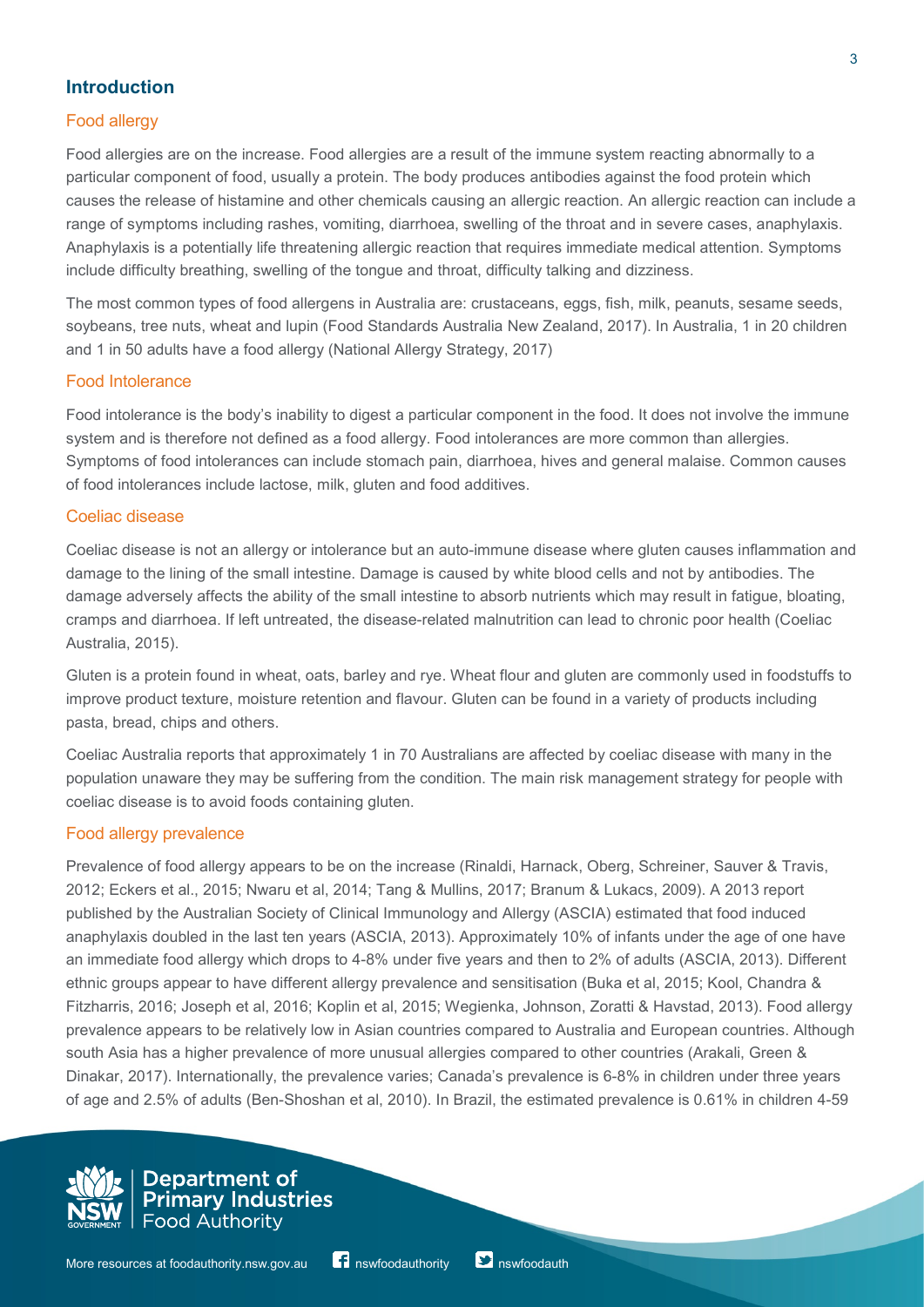months of age (Goncalves et al, 2016), in the UK the estimated prevalence is 2.6% for children under two years of age and Israel's prevalence is 1.2% for children under two years of age (Geller-Bernstein & Etzioni, 2013). Gender also affects prevalence with females more like to have a food allergy (Pali-Scholl, 2017; Kool, Chandra & Fitzharris, 2016; Just et al, 2016).

It is important to note the difference between self-diagnosed and medically diagnosed allergies. Self-diagnosis leads to a higher prevalence than medically diagnosed (Goncalves et al, 2016; Ben-shoshan et al, 2010; Kotz, Simpson, & Sheikh, 2011; Venter et al, 2016).

## Threshold levels

Threshold levels for allergic reactions vary significantly between allergic individuals, and what may cause an adverse reaction in one consumer may not cause an adverse reaction in another. An individual's threshold level can be determined through a double blind placebo-controlled oral food challenge; however this is generally not often conducted.

Blom et al., 2012 suggested the following levels that would affect 5% of the allergic children population:

- 1.6 mg peanut
- 1.1 mg cows milk
- 1.5 mg egg
- 0.29 mg hazelnut
- 7.4 mg cashew

Blankestin et al., (2016) calculated the reference dose for walnut to be 3.1mg for 5% of the allergic population. A 2006 paper by the American Food and Drug Administration (FDA) threshold working group discusses in detail how different processing affects allergenicity and summarised the available published lowest observed adverse effect level of (LOAELs) for food allergens (Table 1) (FDA, 2006). Ballmer-Weber et al (2015) determined threshold doses for 10% of the allergic population for hazelnut, peanut, and celery, ranging from 1.6 to 10.1 mg of protein, 27.3 mg of fish protein and a much higher dose of 2.5 g shrimp protein. Threshold levels may be affected by other cofactors, however further research is still required in this area. These cofactors include:

- exercise (Beaudouin et al., 2006; Cardona et al., 2012; Hanakawa, Tohyama, Shirakata, Murakami, & Hasimoto, 1998; Porcel et al., 2006; Versluis et al., 2016; Wolbing, Fisher, Koberle, Kaesler, & Biedermann, 2013)
- alcohol (Cardona et al., 2012; Versluis et al., 2016; Vidal et al., 2009; Wolbing, Fisher, Koberle, Kaesler, & Biedermann, 2013;)
- wellbeing (Trikha et al., 2013; Versluis et al., 2016; Wolbing, Fisher, Koberle, Kaesler, & Biedermann, 2013)
- medication (Cardona et al., 2012; Pali-Scholl et al., 2008; Versluis et al., 2016; Wolbing, Fisher, Koberle, Kaesler, & Biedermann, 2013).
- gut microflora (Berin & Sampson, 2013; del Giudice, Salvatore, Maiello, & Brunese, 2010; Frossard, Steidler, & Eigenmann, 2007; Tsai, Cheng, & Pan, 2012;)
- processing (Beslar, Steinhart, & Paschke, 2001; Meinlschmidt et al., 2017; Sathe, Teuber, & Roux, 2005; Thomas et al., 2007; Rahaman, Vasiljevic & Ramchandran, 2016)
- fat content of ingested food (Mackie et al., 2012)



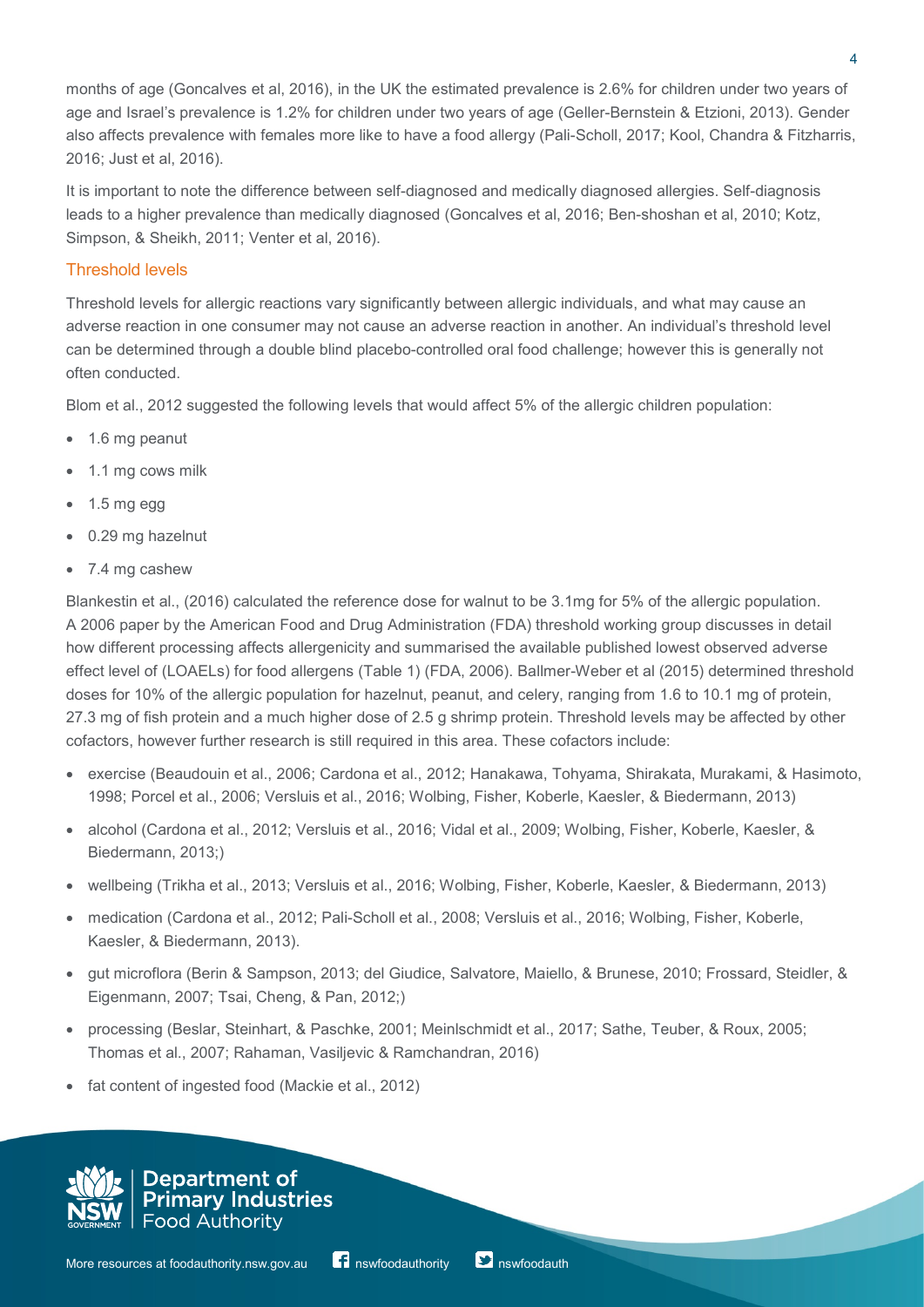## VITAL ® Program

The VITAL® Program (Voluntary Incidental Trace Allergen Labelling) is a risk-based tool designed by the Australian and New Zealand Allergen Bureau [\(www.allergenbureau.net\)](http://www.allergenbureau.net/) for food manufacturers to assist in food labelling of allergens. The VITAL scientific panel (VSEP) used clinical data points and statistical modelling to set action levels (Table 1) (Taylor et al., 2014). VITAL® aims to standardise allergen risk assessment process for the food industry to determine if a precautionary statement is required. Manufacturers enter production data into the VITAL calculator to determine if a '*may be present*' statement is required.

| Food           | <b>Summary of published LOAEL</b><br>(mg protein) for food Allergens (FDA, 2006) | Reference Dose (mg) |
|----------------|----------------------------------------------------------------------------------|---------------------|
| egg            | $0.13 - 1$                                                                       | 0.03                |
| peanut         | $0.25 - 10$                                                                      | 0.2                 |
| milk           | $0.36 - 3.6$                                                                     | 0.1                 |
| tree nuts      | $0.02 - 7.5$                                                                     | 0.1                 |
| soy            | $88 - 522$                                                                       | $\mathbf 1$         |
| fish           | $1 - 100$                                                                        | 0.1                 |
| Wheat          |                                                                                  | $\mathbf 1$         |
| <b>Mustard</b> |                                                                                  | 0.05                |
| lupin          |                                                                                  | $\overline{4}$      |
| sesame         |                                                                                  | 0.2                 |
| crustacean     |                                                                                  | 10                  |

## Labelling requirements

#### **Australia and New Zealand**

To ensure people with allergies, intolerances and Coeliac disease can buy food with confidence, *Standard 1.2.3 – Mandatory Warning and Advisory Statements and Declaration*, clause 4 of the Australia New Zealand Food Standards Code (the Code) requires a declaration of the presence of ten different ingredients and their products (Food Standards Australia New Zealand, 2017). These allergens are wheat, crustacea, egg, fish, milk, peanuts, sesame, soybeans, tree nuts (excluding coconut) and lupin. Sulphites also have to be declared on all packaged products. Declaration is made through the ingredient list.

#### **International**

Different countries have different legislation regarding the labelling of allergens. The number of mandatory allergens that require labelling ranges from eight to fourteen allergens, depending on the prevalence of those allergies in that particular country. Most countries appear to require labelling for at least eight of the major allergens.



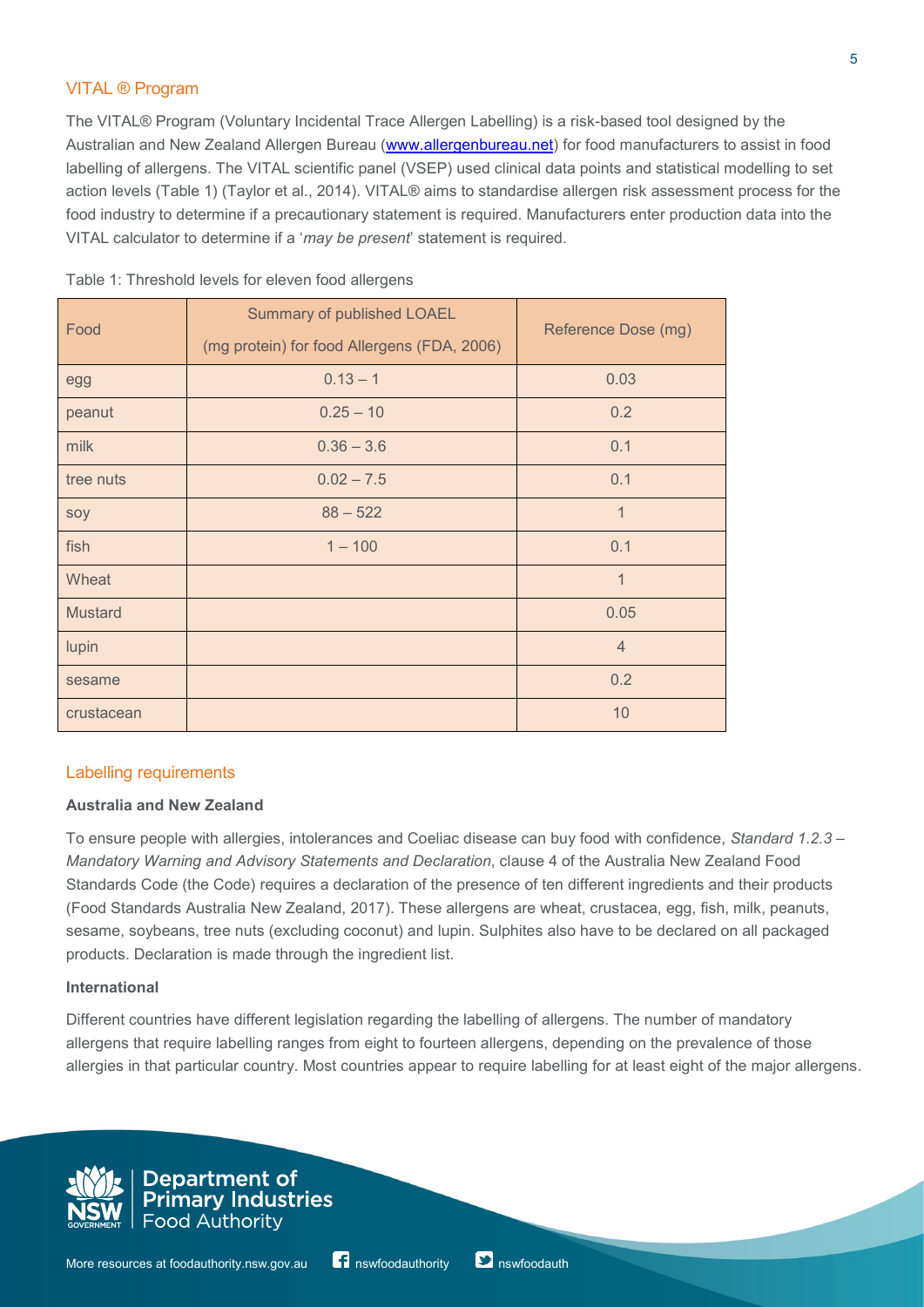- Codex Codex Standard 1-1985 General standard for the Labelling of pre-packaged food section 4.2.1.4 states that the following nine allergens shall always be declared: gluten, crustaceans, egg, fish, peanuts, soybeans, milk, tree nuts and sulphites.
- Europe The EU food information for Consumers Regulation No 1169/2011 requires food businesses to provide allergy information on food sold unpackaged (in writing or orally) for fourteen allergens. These fourteen allergens are: gluten, crustaceans, egg, fish, peanuts, soybeans, milk, nuts, celery, mustard, sesame seeds, sulphur dioxide, lupin, and molluscs. There are certain exemptions that may be applied.
- Canada Health Canada is responsible for labelling regulation in Canada under the Food and Drugs Act and they require mandatory labelling for tree nuts, sesame seeds, wheat, eggs, milk, soybeans, mustard, fish, crustaceans, shellfish and sulphur dioxide.
- USA The FDA's Food Allergen Labelling and Consumer Protection Act of 2004 (Public Law 108-282, Title II) states that milk, egg, fish, crustaceans, tree nuts, wheat, peanuts and soybeans are major food allergens and must be labelled. The type of fish, tree nut or crustacean must be specified. This does not address the issue of '*may contain*' statements with the exception that any statement must not be misleading.
- Northern Ireland Food Information Regulations (Northern Ireland) 2014 states that fourteen mandatory allergens and their derivatives need to be labelled.
- South Africa Regulation R146/2014 lists the allergens that must be labelled: gluten, milk, egg, soy, peanuts, tree nuts, shellfish, crustaceans and major cereals. [\(http://safoods.mrc.ac.za/labelling.htm\)](http://safoods.mrc.ac.za/labelling.htm)
- Hong Kong The Food and Drugs (Composition and Labelling) Regulation 2, Schedule 3: Marking and Labelling of pre-packaged foods clause 4E states that gluten, egg, fish, peanuts, soybeans, milk, tree nuts and sulphite must be labelled. [\(http://www.cfs.gov.hk/english/food\\_leg/food\\_leg\\_cl.html#5\)](http://www.cfs.gov.hk/english/food_leg/food_leg_cl.html#5)
- China requires gluten, egg, milk, peanut, tree nuts, soy, crustaceans and fish to be labelled [\(http://www.ccilc.pt/sites/default/files/general\\_rules\\_for\\_the\\_labeling\\_of\\_prepackaged\\_foods\\_gb7718-2011.pdf\)](http://www.ccilc.pt/sites/default/files/general_rules_for_the_labeling_of_prepackaged_foods_gb7718-2011.pdf)

## Recalls and incidents

Unlabelled allergens (intentional or unintentional) are the most common reason for food recalls both nationally and internationally. In Australia, the number of recalls is increasing most likely due to an increase in allergy awareness by both manufacturers and consumers (Figure 1). Dairy, peanuts and eggs are the top three undeclared allergens (Figure 2). There are many well documented cases of severe reactions to food that contain undeclared allergens. A common recall is undeclared milk in non-dairy alternative products such as coconut water and sorbets.

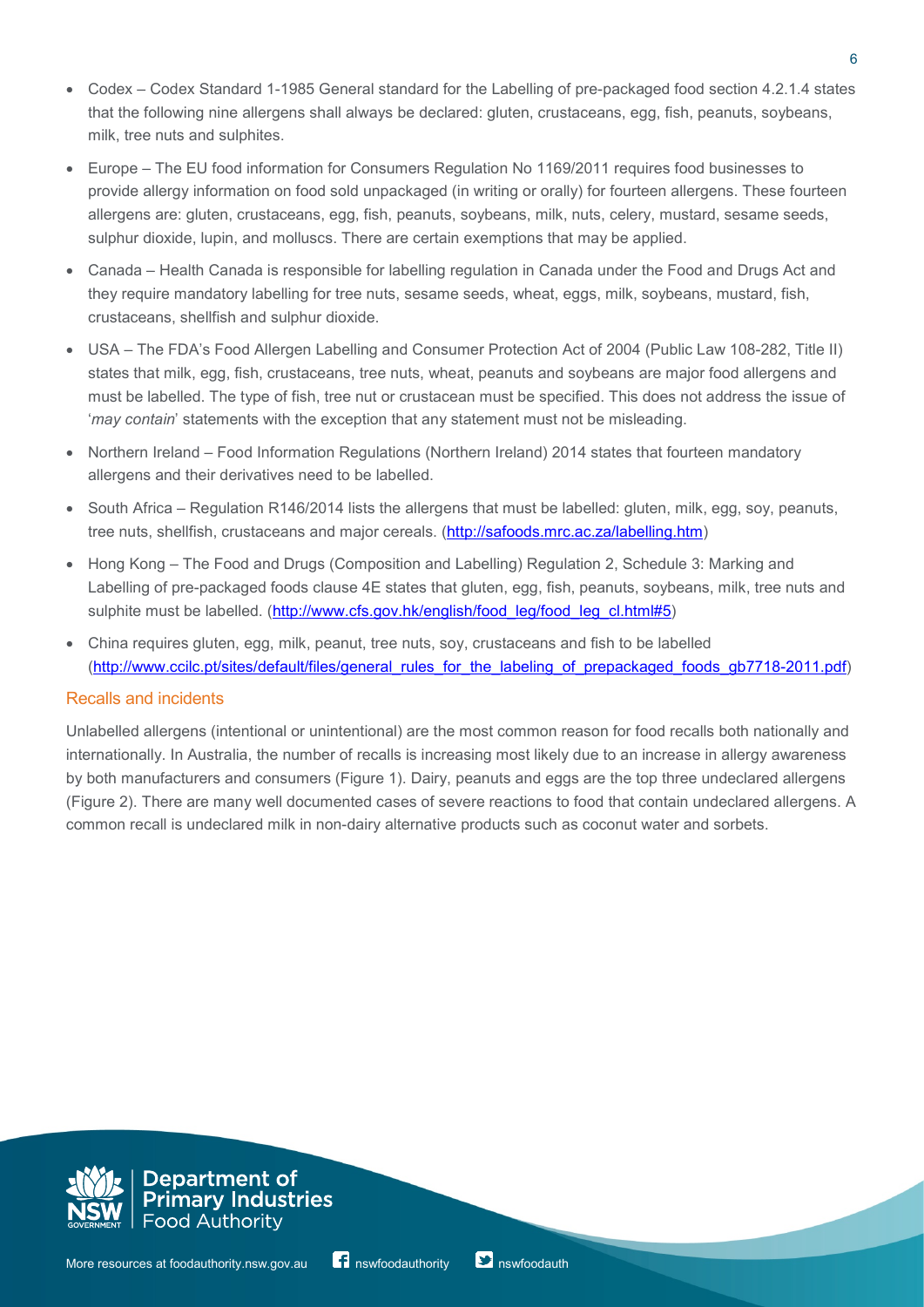

Figure 1: Number of food recalls in Australia coordinated by FSANZ each year, due to undeclared allergens, between 1 January 2007 and 31 December 2016. (Food Standards Australia New Zealand)



Figure 2: Breakdown of food recalls by allergen, as a proportion of all undeclared allergen recalls during the period 1 January 2007 to 31 December 2016. (Food Standards Australia New Zealand)

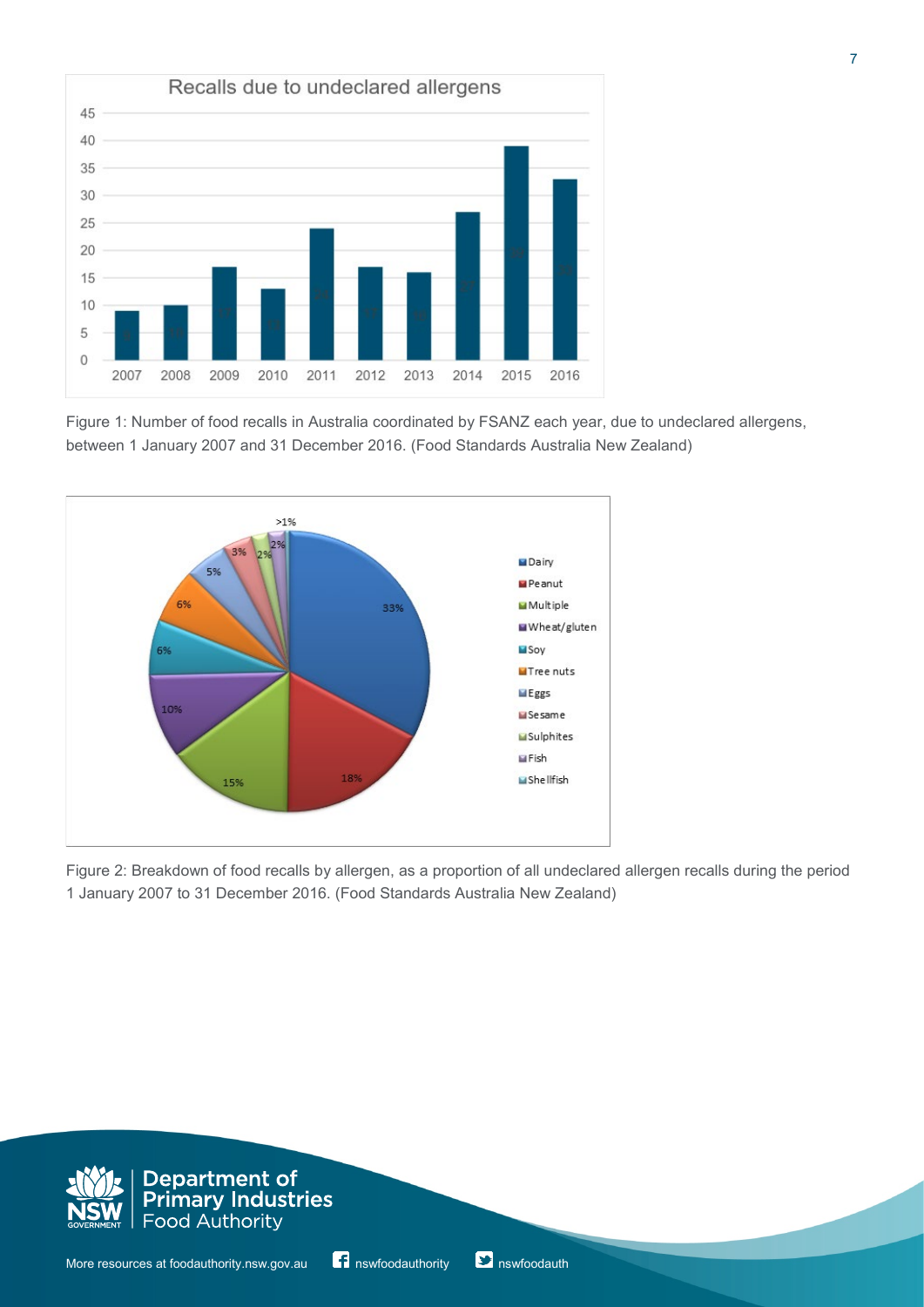# **Aim**

This project aimed to:

- determine the prevalence of undeclared allergens in a variety of packaged and unpackaged food mainly targeting foods with 'free from' statements, and
- examine the different allergen labelling formats and language used by manufacturers.

# **Method**

Samples were purchased at random from supermarkets, greengrocers, cafes and other retail outlets between January 2016 and February 2017 in the greater Sydney area. Samples consisted of a variety of food categories and included 'allergen-free' samples, samples with '*may contain*' statements and samples that made no reference to any allergens. Samples were photographed and all information was recorded in an excel spreadsheet including the ingredient list, allergen and warning statements.

Samples purchased unpackaged from retail establishments only included those with a free claim.

Samples were transported under temperature control to DTS FACTA in Queensland for testing. Testing was conducted using ELISA systems.

## **Results**

520 samples were purchased and tested for a variety of allergens based on their labels and sample type. Sample numbers and results are in Table 2. Please note that an individual sample may have been tested for multiple allergens.

Seventy-nine samples (15.4%) tested positive for allergens that were not listed in the ingredient list (but may have had a precautionary '*may contain*' statement).

Twenty-three were unpackaged samples from retail outlets such as cafes and restaurants. These samples contained the declared '*free from*' allergen at levels ranging from 7.1 ppm to greater than 8,000 ppm.

Fifty-six were packaged samples:

- twelve had a '*free claim*' for the detected allergen (ranging from 9.2 to 9,600 ppm)
- twelve had no statement about the detected allergen (ranging from 17 to 9,100 ppm)
- twenty-three made a precautionary '*may contain*' or equivalent statement about the detected allergen (ranging from 3.9 to 9,100 ppm).

Forty-one had levels of undeclared allergen over 100 ppm. Thirty-three of these were dark chocolate or samples that used dark chocolate as an ingredient that contained undeclared dairy.

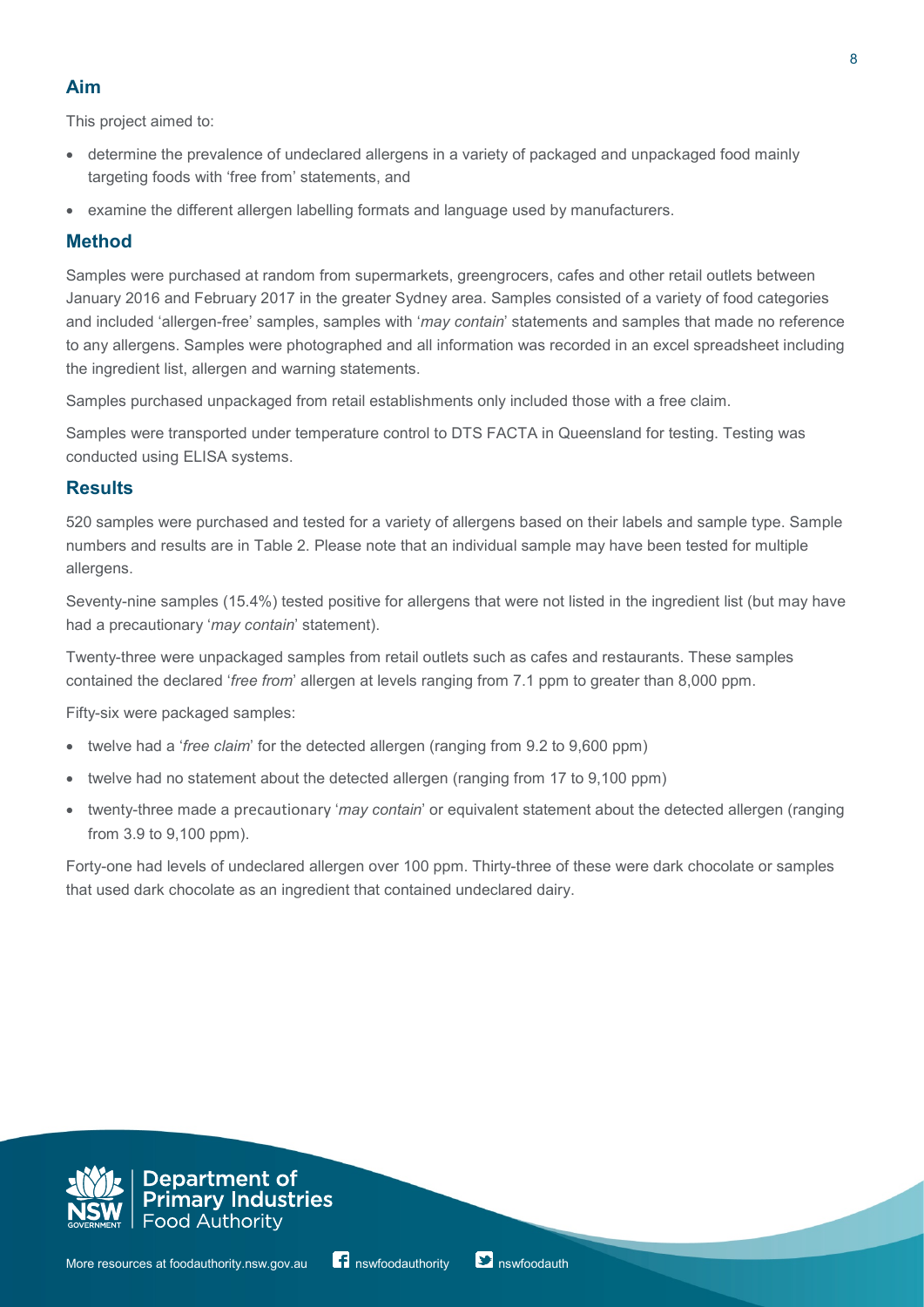## Table 2: Sample numbers and analytical results (for allergens tested)

|                                 | <b>Number</b> | Samples with a 'free-from' statement |                           |                                                 | 'may contain'     |                          | <b>Samples</b>                           | Breakdown of labelling of positive samples# |                                             |                            |  |
|---------------------------------|---------------|--------------------------------------|---------------------------|-------------------------------------------------|-------------------|--------------------------|------------------------------------------|---------------------------------------------|---------------------------------------------|----------------------------|--|
| Category                        | of<br>samples | <b>Total</b>                         | `free<br><i>from</i> only | Plus 'may<br>contain'<br>statement <sup>^</sup> | statement<br>only | No allergen<br>statement | positive for<br>undeclared*<br>allergens | No statement                                | 'may contain' or<br>equivalent<br>statement | Free-from<br>statement     |  |
| Baby food                       | 19            | 16                                   | 12                        | $\overline{4}$                                  | $2 \overline{ }$  |                          | $\overline{0}$                           | $\overline{0}$                              | $\overline{0}$                              | $\overline{0}$             |  |
| <b>Bars</b>                     | 30            | 29                                   | 8                         | 21                                              |                   | $\overline{0}$           | $3(10.0\%)$                              | $\overline{0}$                              | $\overline{0}$                              | 3                          |  |
| <b>Biscuits and cake</b>        | 25            | 25                                   | 10                        | 15                                              | $\overline{0}$    | $\overline{0}$           | $3(12.0\%)$                              | $\theta$                                    | $\mathbf{1}$                                | $\overline{2}$             |  |
| <b>Bread</b>                    | 21            | 21                                   | 13                        | 8                                               | $\overline{0}$    | $\overline{0}$           | $1(4.8\%)$                               | $\mathbf{0}$                                | $\overline{0}$                              |                            |  |
| Cereals, muesli and grains      | 32            | 26                                   | 13                        | 14                                              | 3                 | $\overline{2}$           | $\mathbf{0}$                             | $\mathbf{0}$                                | $\overline{0}$                              | $\overline{0}$             |  |
| Chocolate                       | 67            | 33                                   | $\overline{9}$            | 24                                              | 28                | $6\,$                    | 27 (40.3%)                               | 3                                           | 17 (milk)                                   | $1$ (gluten),<br>6 (dairy) |  |
| Confectionery                   | 10            | 6                                    | 3                         | 3                                               | $\mathbf{1}$      | 3                        | $2(20.0\%)$                              | $\overline{2}$                              | $\overline{0}$                              | $\overline{0}$             |  |
| Dried fruit                     | 17            | $\overline{2}$                       | $\overline{2}$            | $\overline{0}$                                  | 5                 | 10                       | $\overline{0}$                           | $\overline{0}$                              | $\overline{0}$                              | $\overline{0}$             |  |
| Flour $-$ one ingredient        | 51            | 32                                   | 22                        | 10                                              | 6                 | 13                       | 7(13.7%)                                 | $\overline{2}$                              | $\overline{1}$                              | 4 (gluten)                 |  |
| Sauce, stocks, dips and spreads | 31            | 26                                   | 23                        | 3                                               | $\overline{0}$    | 5                        | $1(3.2\%)$                               | $\mathbf{1}$                                | $\overline{0}$                              | $\overline{0}$             |  |
| Non-dairy alternatives          | 40            | 37                                   | 30                        | 5                                               | $2^{\circ}$       | 3                        | $1(4.8\%)$                               | $\mathbf{0}$                                | $\overline{0}$                              |                            |  |
| Pasta and noodles               | 16            | 16                                   | 11                        | 5                                               | $\overline{0}$    | $\overline{0}$           | $\overline{0}$                           | $\overline{0}$                              | $\overline{0}$                              | $\overline{0}$             |  |
| Premix - several ingredients    | 39            | 32                                   | 21                        | 11                                              | $\overline{4}$    | 3                        | $9(23.1\%)$                              | $\overline{4}$                              | 3                                           | $\overline{2}$             |  |
| Processed meat                  | 17            | 17                                   | 15                        | $\overline{2}$                                  | $\overline{0}$    | $\boldsymbol{0}$         | $\boldsymbol{0}$                         | $\overline{0}$                              | $\overline{0}$                              | $\overline{0}$             |  |
| Ready meals and soups           | 19            | 17                                   | 9                         | 8                                               | $\overline{0}$    | $\overline{2}$           | $\overline{0}$                           | $\overline{0}$                              | $\overline{0}$                              | $\overline{0}$             |  |
| Retail (unpackaged)             | 72            | 72                                   | 72                        | $\overline{0}$                                  | $\overline{0}$    |                          | 23 (31.9%)                               | $\sim$                                      | $\overline{\phantom{a}}$                    | 23                         |  |
| Savoury snacks                  | 14            | 12                                   | $\, 8$                    | $\overline{4}$                                  | $\overline{0}$    | $\overline{2}$           | $2(14.3\%)$                              | $\overline{0}$                              |                                             |                            |  |
| <b>Total</b>                    | 520           | 421                                  | 281                       | 137                                             | 52                | 50                       | 79 (15.2%)                               | 12                                          | 23                                          | 44                         |  |

\*Undeclared ‒ not listed in ingredient list ^ '*may contain*' for a different allergen to the free from claim

# labelling of allergen detected

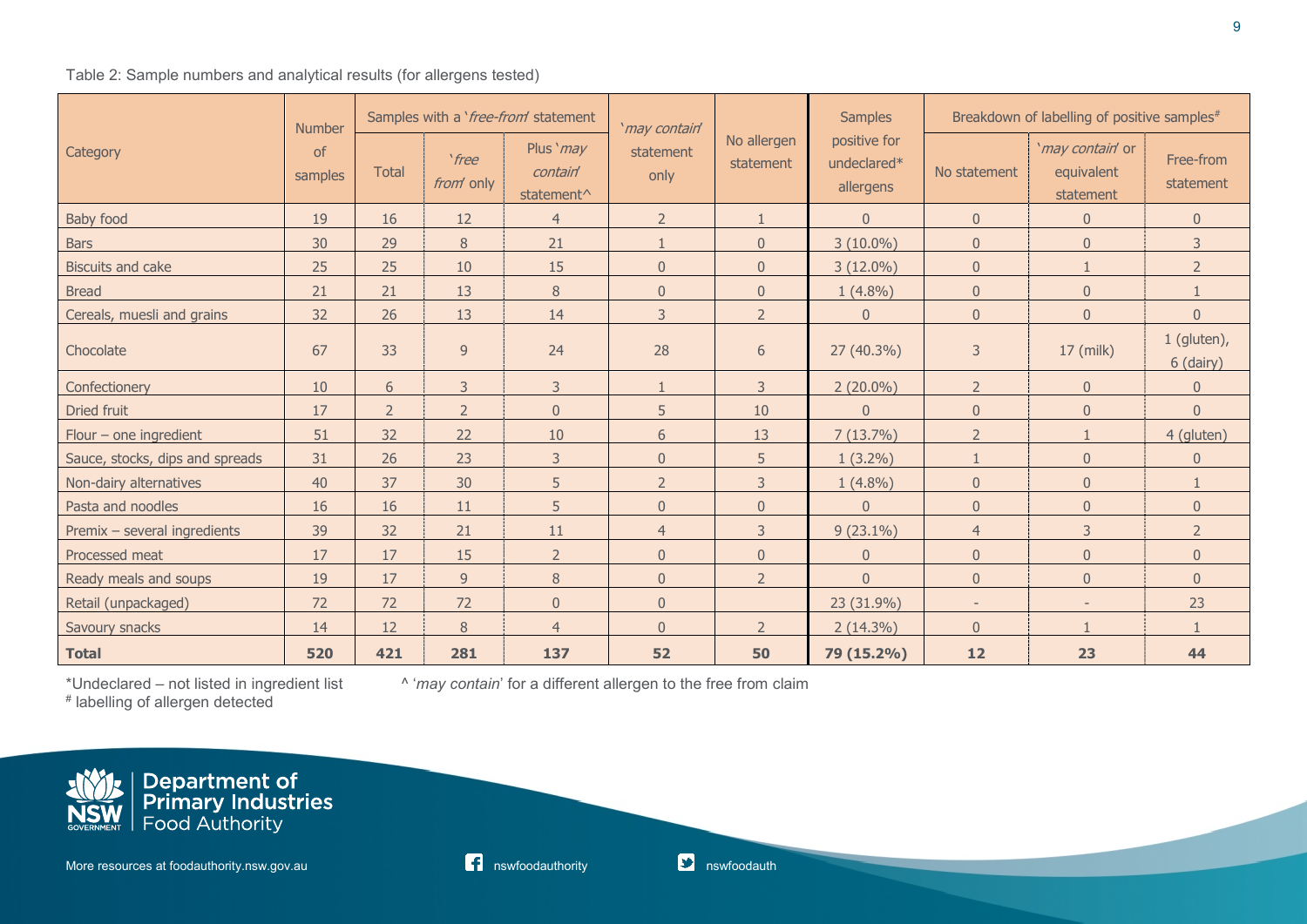## Retail samples

Seventy-two unpackaged samples were purchased from cafes and bakeries from across the greater Sydney area. These samples were all labelled gluten free and nine were also labelled dairy free. Samples included muffins, slices and cakes. No other information was collected about these samples.

Nineteen (26.4%) samples contained detectable gluten at levels ranging from 7.1 ppm to greater than 8,000 ppm (Figure 3). Six samples contained gluten over 100 ppm which would have resulted in a public recall if the samples were sold packaged. Nine samples contained gluten between 20 ppm and 99 ppm and the remaining two samples contained less than 20 ppm of gluten. Two samples contained greater than 8,000 ppm of gluten and it is likely that mislabelling may have occurred at some point during handling.

Four samples labelled '*dairy free*' contained dairy at 9 ppm, 150 ppm, 1,700 ppm and 1,800 ppm (the sample with 1,700 ppm contained chocolate as an ingredient).

It is clear that more work is required in this area to educate retailers as well as the manufacturers that supply these outlets on the manufacture, transportation, storage and display of these products to prevent cross contamination.



Figure 3: Gluten detected in gluten free unpackaged samples

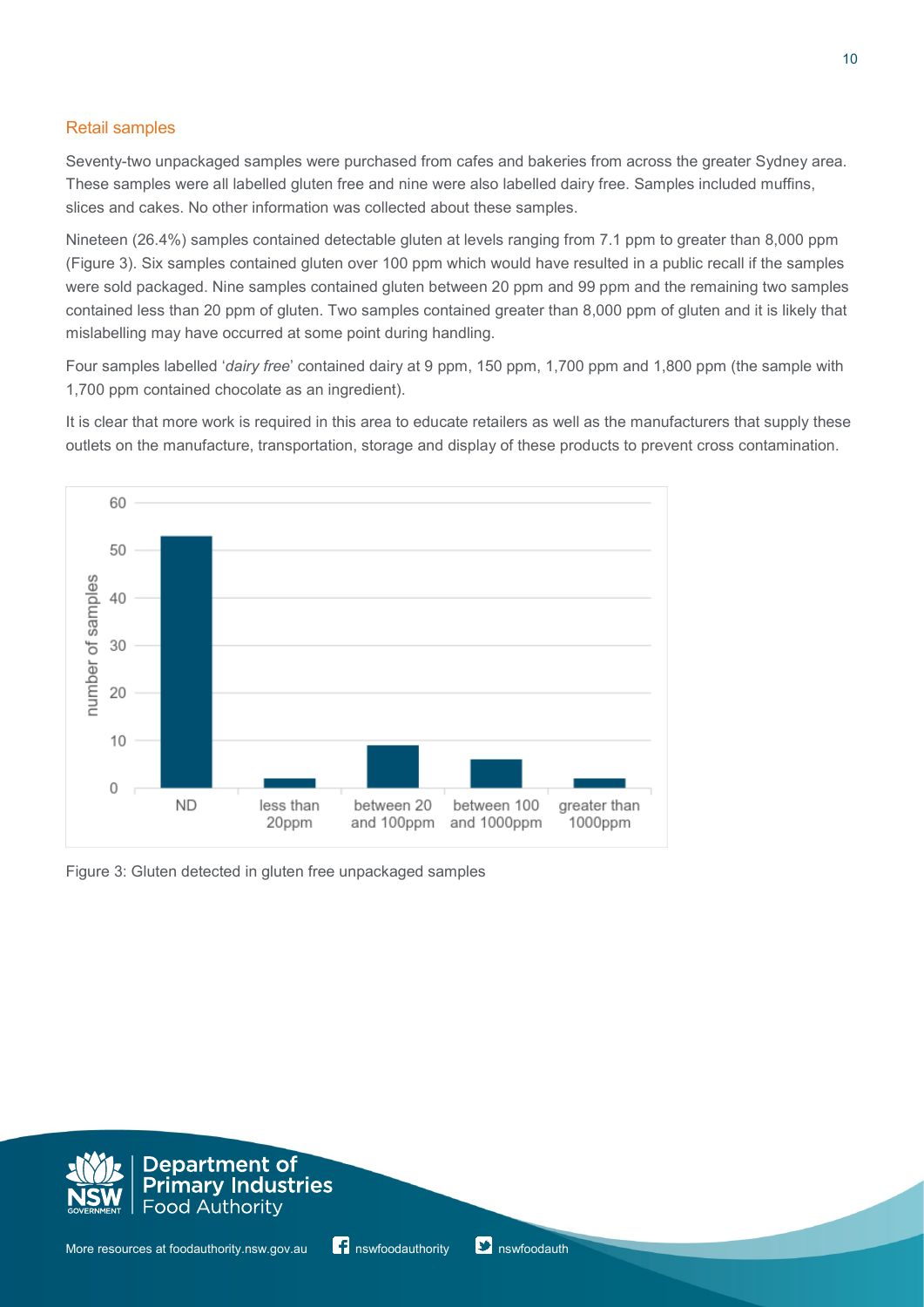## Packaged samples

A total of 448 packaged samples were tested for a range of different allergens depending on their labels. Three fifths were made or packed in Australia and two fifths were imported from thirty-seven countries. Of the 56 samples positive for unlabelled allergens, country of origin was recorded for 55 of these:

- nineteen listed made in Australia
- six were made in Australia from local and imported ingredients
- four were made in Australia from imported and local
- one was imported from New Zealand
- twenty-six were fully imported from thirteen countries

#### **Dairy**

A total of 189 packaged samples were tested for dairy (total milk). The majority of them (n=125) were labelled as dairy free. This included nine samples that implied dairy free by using phrases such as '*without milk*', '*no added dairy*', '*made in a dairy free factory*', '*no other allergens*' or '*vegan*'. This category also included two samples labelled dairy free on front of pack which also had a '*may contain dairy*' statement on back of pack. Twenty-eight samples had a '*may contain dair*y' statement and a further thirty-six samples made no statement about dairy.

Thirty-five of these samples contained dairy ranging from 3.2 to 9,600 ppm (Table 4). Twenty-five samples that contained undeclared dairy were dark chocolate or samples that contained dark chocolate (discussed below).

#### *Chocolate*

Fifty-one samples of dark chocolate were tested for dairy. Seventeen of these were labelled '*dairy free*', four implied they were dairy free by using on front of pack '*vegan*' and '*no added dairy*', twenty-two had a '*may contain dairy*' statement and eight made no reference to dairy in a precautionary statement or ingredient list.

Twenty-five samples (49%) contained dairy ranging from 3.2 to 9,600 ppm (Table 3). Fourteen of these had levels over 1,000 ppm. Four were labelled '*dairy free'*, one implied it was dairy free by using the phrase '*no added dairy*', sixteen stated '*may contain dairy*' and four made no statement.

| Claim                | No. tested | No. tested positive for dairy |
|----------------------|------------|-------------------------------|
| Dairy free           | 17         | 4(23.5%)                      |
| Dairy free - implied |            | $1(25.0\%)$                   |
| May contain dairy    | 22         | 16 (72.7%)                    |
| No statement         | 8          | $4(50\%)$                     |
| <b>Total</b>         | 51         | 25 (49.0%)                    |

#### Table 3: Chocolate results

The four samples making '*dairy free'* statements that contained dairy were all produced from smaller or boutique manufacturers. The sample that used the phrase '*no added dairy*' on front of pack stated on the back of the label in smaller writing '*may contain milk*'. This sample contained 600 ppm of total milk protein.

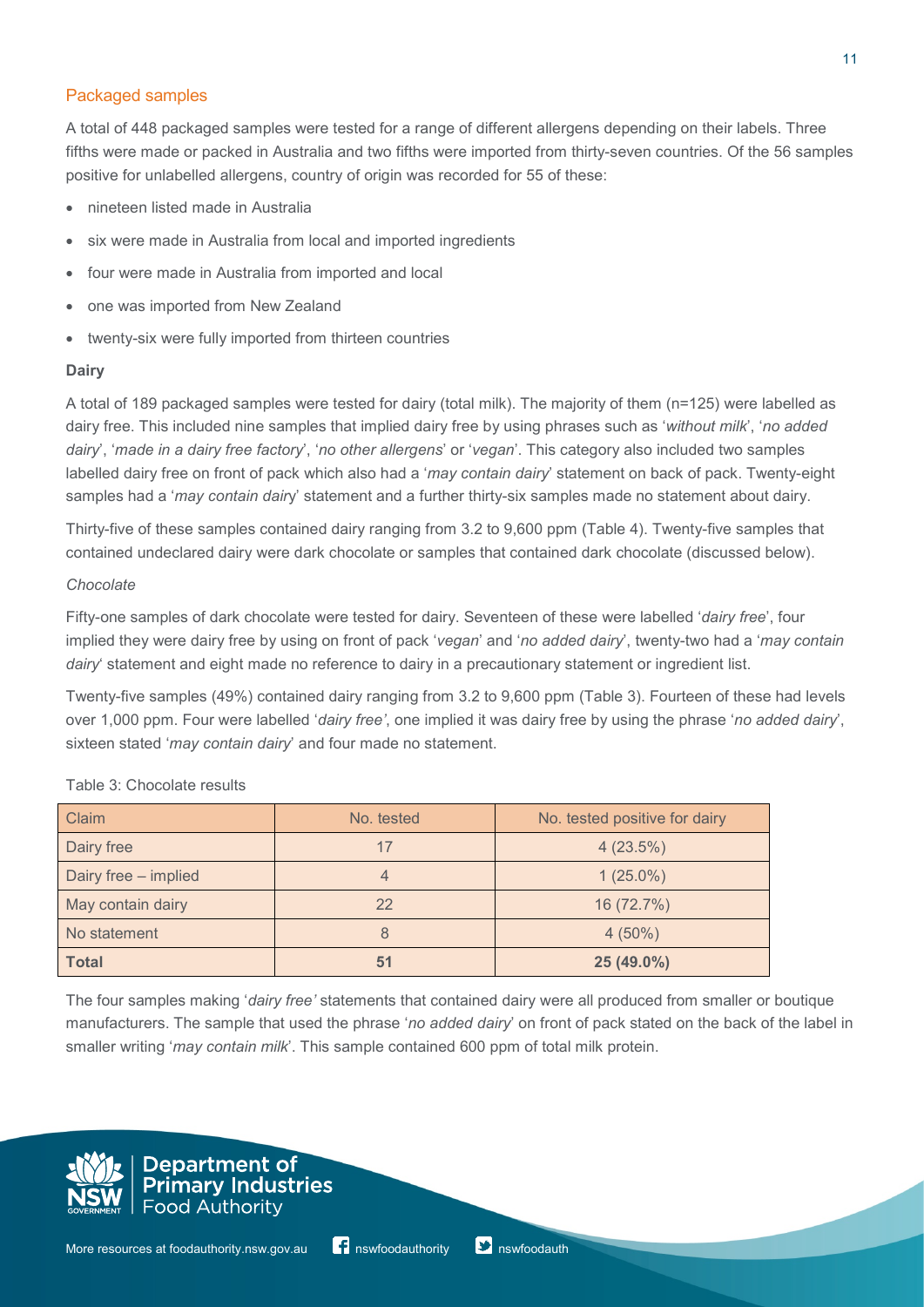Table 4: Dairy results

| Sample category                  |        | Dairy free <sup>1</sup>            |                          | May contain dairy <sup>2</sup>                                                                                               |                          | No statement <sup>3</sup> | <b>Total</b> |
|----------------------------------|--------|------------------------------------|--------------------------|------------------------------------------------------------------------------------------------------------------------------|--------------------------|---------------------------|--------------|
|                                  | $No*$  | Conc#                              | $No*$                    | Conc#                                                                                                                        | $No*$                    | Conc#                     |              |
| <b>Baby food</b>                 | 4(0)   | $\qquad \qquad -$                  | $\overline{\phantom{a}}$ | $\overline{\phantom{a}}$                                                                                                     | $\overline{\phantom{a}}$ | $\blacksquare$            | 4(0)         |
| <b>Bars</b>                      | 15(0)  | $\overline{\phantom{a}}$           | 1(0)                     | $\overline{\phantom{0}}$                                                                                                     | 1(0)                     | $\overline{\phantom{a}}$  | 17(0)        |
| <b>Biscuits &amp; cake</b>       | 8(1)   | 9.2                                |                          | $\overline{\phantom{0}}$                                                                                                     |                          | $\overline{\phantom{a}}$  | 8(1)         |
| <b>Bread</b>                     | 5(0)   | $\qquad \qquad -$                  | $\overline{\phantom{a}}$ | $\overline{\phantom{0}}$                                                                                                     | 1(0)                     | $\overline{\phantom{a}}$  | 6(0)         |
| Cereals, muesli & grains         | 11(0)  | $\qquad \qquad -$                  | $\overline{\phantom{a}}$ | ÷,                                                                                                                           | 1(0)                     | $\overline{\phantom{a}}$  | 12(0)        |
| Chocolate                        | 21(5)  | 24, 910,<br>2700,<br>1800,<br>600, | 22(16)                   | 3.2, 135,<br>180, 570,<br>580, 780,<br>1000,<br>1100,<br>1100,<br>1400,<br>1800,<br>3600,<br>4100,<br>4600,<br>8500,<br>9100 | 8(4)                     | 18, 100,<br>9100,<br>9600 | 51(25)       |
| Confectionery                    | 2(0)   | $\overline{\phantom{a}}$           | 1(1)                     | $\overline{\phantom{a}}$                                                                                                     | 2(1)                     | 17                        | 5(2)         |
| Flour - one ingredient           | 5(0)   | $\overline{\phantom{a}}$           |                          | $\overline{\phantom{a}}$                                                                                                     | $\qquad \qquad -$        | $\overline{\phantom{a}}$  | 5(0)         |
| Sauce, stocks, dips &<br>spreads | 6(0)   | -                                  |                          | -                                                                                                                            | 1(0)                     | $\overline{\phantom{a}}$  | 7(0)         |
| Non-dairy alternatives           | 19(1)  | 120                                |                          | $\overline{\phantom{0}}$                                                                                                     | 17(0)                    | $\blacksquare$            | 36(0)        |
| Pasta & noodles                  | 2(0)   | $\overline{\phantom{0}}$           |                          | $\overline{\phantom{0}}$                                                                                                     | $\qquad \qquad -$        | $\qquad \qquad -$         | 2(0)         |
| Premix - several<br>ingredients  | 17(2)  | 12, 280                            | 3(3)                     | 10, 12, 37                                                                                                                   | 3(0)                     | -                         | 23(5)        |
| Ready meals and soups            | 8(0)   | ÷,                                 |                          | $\overline{\phantom{0}}$                                                                                                     | 2(0)                     | $\overline{\phantom{a}}$  | 10(0)        |
| <b>Savoury snacks</b>            | 2(0)   | $\qquad \qquad -$                  | 1(1)                     | 400                                                                                                                          | $\overline{\phantom{0}}$ | $\overline{\phantom{a}}$  | 3(1)         |
| <b>Total</b>                     | 125(9) | $\overline{\phantom{0}}$           | 28 (21)                  | ۰                                                                                                                            | 36(5)                    | $\blacksquare$            | 189 (35)     |

\* Number of samples tested (number of positive samples)

#concentration in ppm

<sup>1</sup> Samples include samples labelled '*dairy free*', '*milk free*', '*no added dairy*', '*vegan*', '*children with milk allergies can join the fun*', '*made in dairy free environment*', '*low allergy*'

<sup>2</sup> Samples include samples labelled '*not suitable for someone with a milk allergy*', '*may contain dairy*', '*may contain milk*', '*made on processing line that uses milk*', '*produced in a plant processing milk*'

<sup>3</sup> Samples include samples that did not list dairy as an ingredient and made no additional statement about dairy

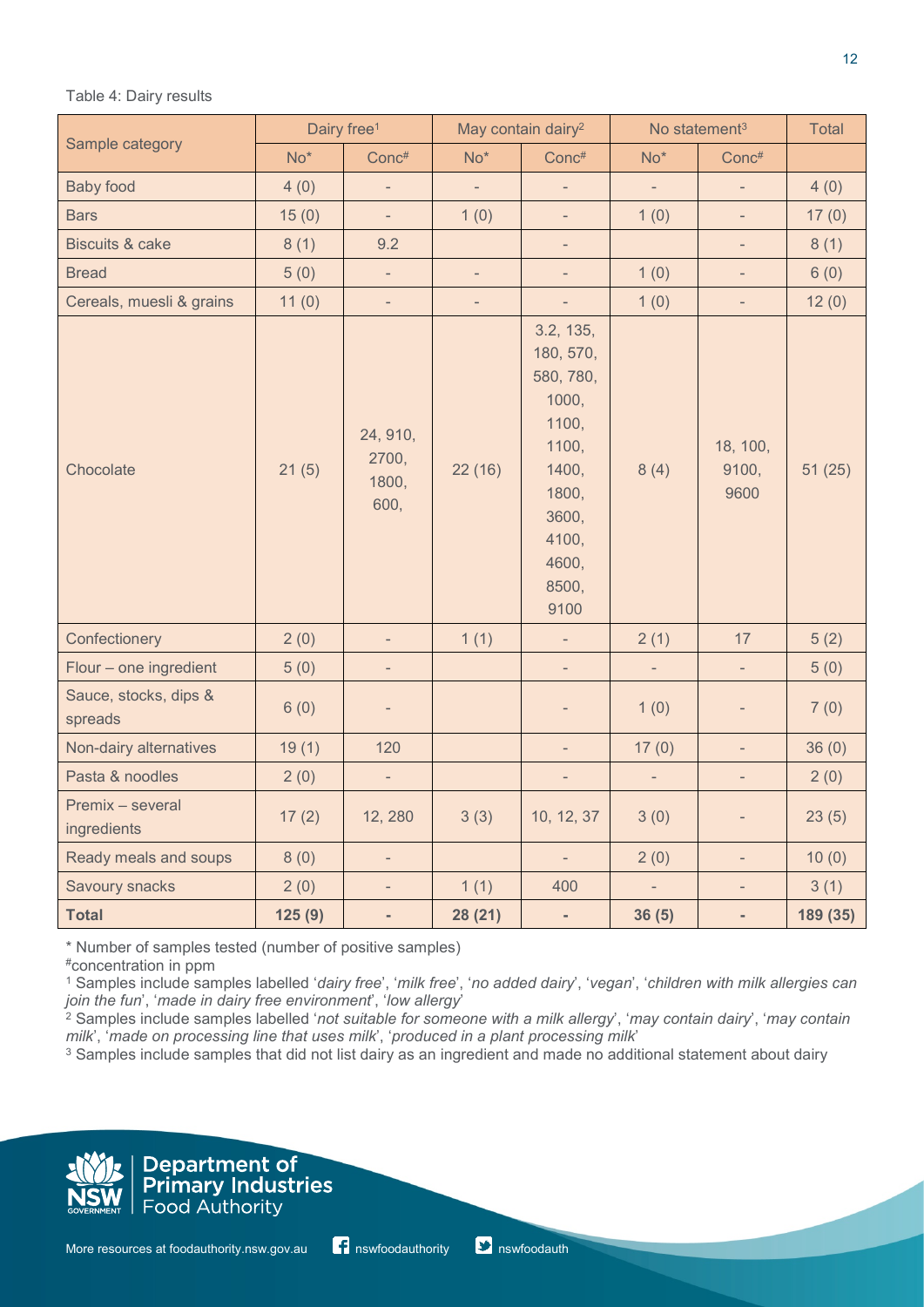## **Egg**

Forty-nine packaged samples were tested for egg. Thirty-seven of these were labelled '*egg free*'. The remaining twelve samples made no statement about egg. No egg was detected in any sample tested.

## **Gluten**

A total of 414 packaged samples were tested for gluten.

Of these, 323 samples made a '*gluten free*' claim, two made a '*wheat free*' claim and two stated '*contains gluten*' (but did not list a gluten containing ingredient in the ingredient list). Eighteen made a '*may contain gluten*' statement, four made a '*may contain wheat*' statement and sixty-five made no statement about gluten (or wheat).

Seventeen samples (4.1%) contained gluten at levels ranging from 7.1 to 180 ppm (Table 5, page 14). Nine of these samples made a '*gluten free*' claim and one made a '*wheat free*' claim (without a '*may contain*' gluten statement). One sample, which made no reference to gluten on the label and contained 115 ppm of gluten, listed malt extract on the ingredient list but did not state the source of the malt extract.

Internationally, levels under 20 ppm are often classified as gluten free. Excluding samples with less than 20 ppm gluten, the percentage of samples with undeclared gluten is 2.7%.



Department of *Pepartment of*<br>Primary Industries **Food Authority**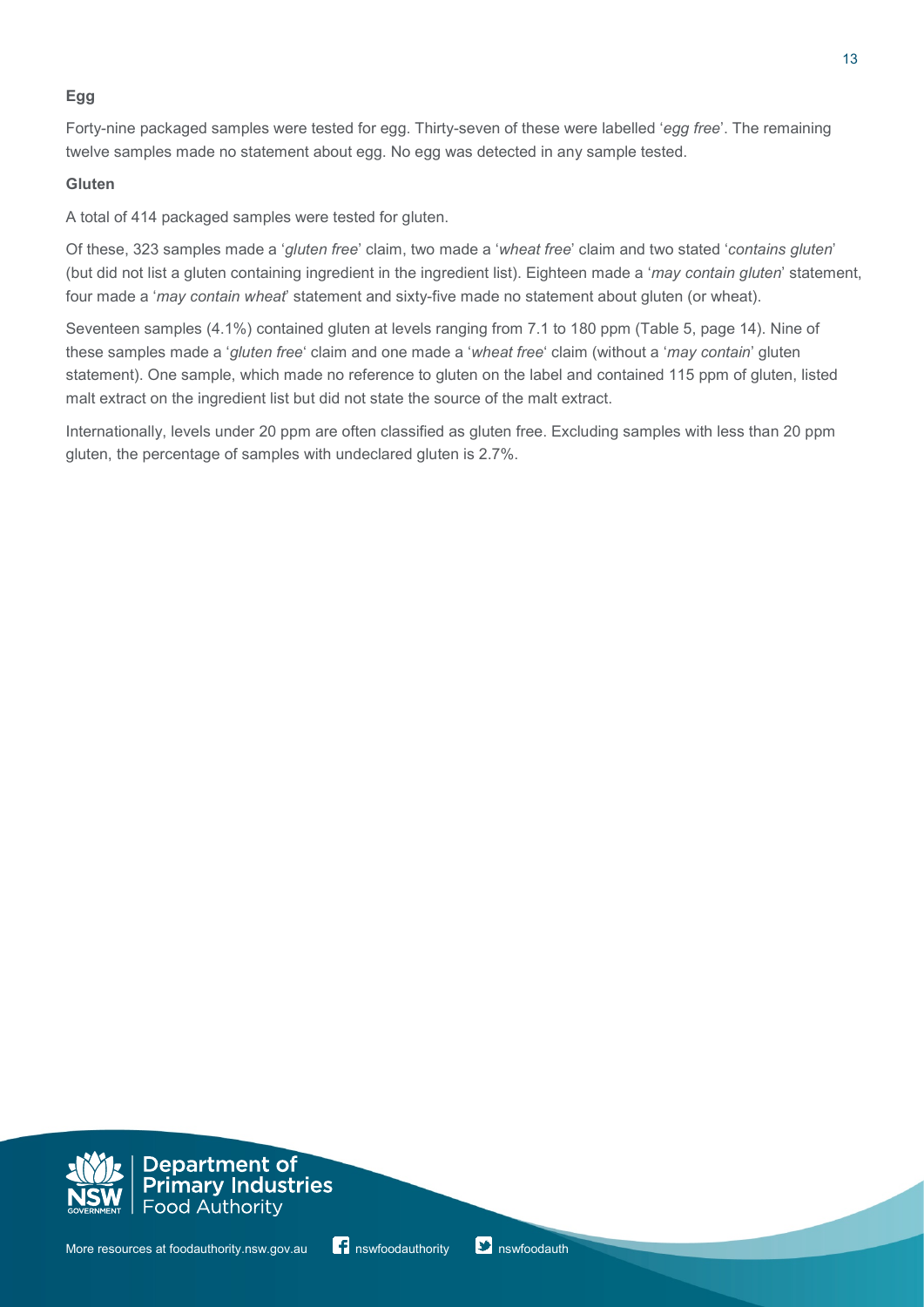#### Table 5: Gluten results

|                               | <b>Gluten</b> free |                          |                          | Wheat free               |                          | May contain gluten       |                          | May contain wheat<br>Contains gluten <sup>^</sup> |                              | No statement             |                          | <b>Total</b>             |          |
|-------------------------------|--------------------|--------------------------|--------------------------|--------------------------|--------------------------|--------------------------|--------------------------|---------------------------------------------------|------------------------------|--------------------------|--------------------------|--------------------------|----------|
| Sample category               | $No*$              | Conc#                    | $No*$                    | Conc#                    | $No*$                    | Conc#                    | $No*$                    | Conc#                                             | $No*$                        | Conc#                    | $No*$                    | Conc#                    |          |
| <b>Baby food</b>              | 12(0)              | $\sim$                   | $\overline{\phantom{a}}$ | $\overline{\phantom{a}}$ | $\overline{\phantom{a}}$ | $\qquad \qquad -$        | $\overline{\phantom{a}}$ | $\overline{\phantom{a}}$                          | $\overline{\phantom{a}}$     |                          | 2(0)                     | $\overline{\phantom{a}}$ | 14(0)    |
| <b>Bars</b>                   | 29(1)              | 19                       | $\overline{\phantom{a}}$ |                          | $\overline{\phantom{0}}$ | $\qquad \qquad -$        | $\overline{\phantom{0}}$ | $\qquad \qquad -$                                 | $\overline{\phantom{a}}$     |                          | 1(0)                     | $\overline{\phantom{a}}$ | 30(1)    |
| <b>Biscuits &amp; cake</b>    | 25(1)              | 21                       | $\overline{\phantom{a}}$ | $\overline{\phantom{a}}$ | $\overline{\phantom{a}}$ | $\qquad \qquad -$        | $\overline{\phantom{a}}$ | $\qquad \qquad -$                                 | $\overline{\phantom{a}}$     | $\overline{\phantom{a}}$ | $\sim$                   | $\overline{\phantom{a}}$ | 25(1)    |
| <b>Bread</b>                  | 21(1)              | 180                      | $\overline{\phantom{a}}$ | $\overline{\phantom{a}}$ | $\overline{\phantom{a}}$ | $\qquad \qquad -$        | $\overline{\phantom{a}}$ | $\overline{\phantom{a}}$                          | $\overline{\phantom{a}}$     | $\overline{\phantom{a}}$ | $\overline{\phantom{a}}$ | $\overline{\phantom{a}}$ | 21(1)    |
| Cereals, muesli and grains    | 24(0)              | $\overline{a}$           | $\sim$                   | $\overline{\phantom{a}}$ | 2(0)                     | $\sim$                   |                          | $\overline{\phantom{0}}$                          | $\sim$                       | $\overline{a}$           | 2(0)                     | $\overline{\phantom{a}}$ | 28(0)    |
| Chocolate                     | 30(1)              | 7.1                      | $\overline{a}$           | $\overline{\phantom{a}}$ | 9(0)                     | $\sim$                   | 3(0)                     | $\overline{\phantom{0}}$                          | $\sim$                       | $\overline{\phantom{a}}$ | 22(0)                    | $\overline{\phantom{a}}$ | 64(1)    |
| Confectionery                 | 6(0)               | $\sim$                   | $\overline{\phantom{a}}$ | $\overline{\phantom{a}}$ | $\overline{a}$           | $\overline{\phantom{0}}$ | $\overline{a}$           | $\overline{\phantom{0}}$                          | $\overline{\phantom{a}}$     |                          | 4(0)                     | $\overline{\phantom{a}}$ | 10(0)    |
| <b>Dried fruit</b>            | 2(0)               | $\overline{\phantom{a}}$ | $\sim$                   |                          | $\overline{\phantom{a}}$ | $\qquad \qquad -$        | $\overline{\phantom{a}}$ | $\overline{a}$                                    | 1(0)                         | $\overline{\phantom{a}}$ | $\sim$                   | $\overline{\phantom{a}}$ | 3(0)     |
| Flour - one ingredient        | 32(4)              | 9.6, 20<br>33, 100       |                          |                          | 5(0)                     | $\overline{\phantom{0}}$ | $\overline{\phantom{a}}$ | $\overline{\phantom{0}}$                          | 1(1)                         | 71                       | 13(2)                    | 32, 140                  | 51(7)    |
| Sauce, stocks, dips & spreads | 26(0)              | $\overline{\phantom{a}}$ | $\overline{\phantom{a}}$ |                          | $\overline{\phantom{a}}$ | $\qquad \qquad -$        | $\overline{\phantom{0}}$ |                                                   | $\overline{\phantom{a}}$     |                          | 5(0)                     | $\overline{\phantom{a}}$ | 31(0)    |
| Non-dairy alternatives        | 28(0)              | $\overline{\phantom{a}}$ | $\overline{\phantom{a}}$ | $\overline{\phantom{a}}$ | $\overline{\phantom{a}}$ | $\qquad \qquad -$        | $\overline{\phantom{a}}$ | $\qquad \qquad -$                                 | $\overline{\phantom{a}}$     | $\overline{\phantom{a}}$ | 6(0)                     | $\overline{\phantom{a}}$ | 34(0)    |
| Pasta & noodles               | 15(0)              | $\overline{\phantom{a}}$ | 1(0)                     | $\overline{\phantom{a}}$ | $\overline{a}$           | $\qquad \qquad -$        | $\qquad \qquad -$        | $\qquad \qquad -$                                 | $\qquad \qquad \blacksquare$ |                          | $\overline{\phantom{a}}$ |                          | 16(0)    |
| Premix - several ingredients  | 30(1)              | 12                       | $\overline{\phantom{a}}$ |                          | 2(1)                     | 9.3                      | 1(0)                     | $\overline{\phantom{a}}$                          | $\sim$                       | $\overline{\phantom{a}}$ | 6(3)                     | 33, 46,<br>115           | 39(5)    |
| Processed meat                | 17(0)              | $\overline{\phantom{a}}$ | $\overline{\phantom{a}}$ | $\overline{\phantom{a}}$ | $\overline{\phantom{a}}$ | $\qquad \qquad -$        | $\overline{\phantom{a}}$ |                                                   | $\overline{\phantom{a}}$     | $\overline{\phantom{a}}$ |                          | $\overline{\phantom{a}}$ | 17(0)    |
| Ready meals and soups         | 15(0)              | $\overline{\phantom{a}}$ | $\overline{\phantom{a}}$ | $\overline{\phantom{a}}$ | $\overline{\phantom{0}}$ | $\overline{\phantom{a}}$ | $\overline{\phantom{a}}$ | $\overline{\phantom{a}}$                          | $\overline{\phantom{a}}$     | $\overline{\phantom{a}}$ | 2(0)                     | $\overline{\phantom{a}}$ | 17(0)    |
| Savoury snacks                | 11(0)              | $\sim$                   | 1(1)                     | 15                       | $\overline{\phantom{a}}$ | $\overline{\phantom{a}}$ | $\overline{\phantom{a}}$ | $\overline{\phantom{a}}$                          | $\overline{\phantom{a}}$     | $\overline{\phantom{a}}$ | 2(0)                     | $\overline{\phantom{a}}$ | 14(1)    |
| <b>Total</b>                  | 323(9)             |                          | 2(1)                     |                          | 18(1)                    |                          | 4(0)                     |                                                   | 2(1)                         |                          | 65(5)                    |                          | 414 (17) |

\* Number of samples tested (number of positive samples)  $\overline{\phantom{a}}$  with no gluten containing ingredient

#concentration in ppm

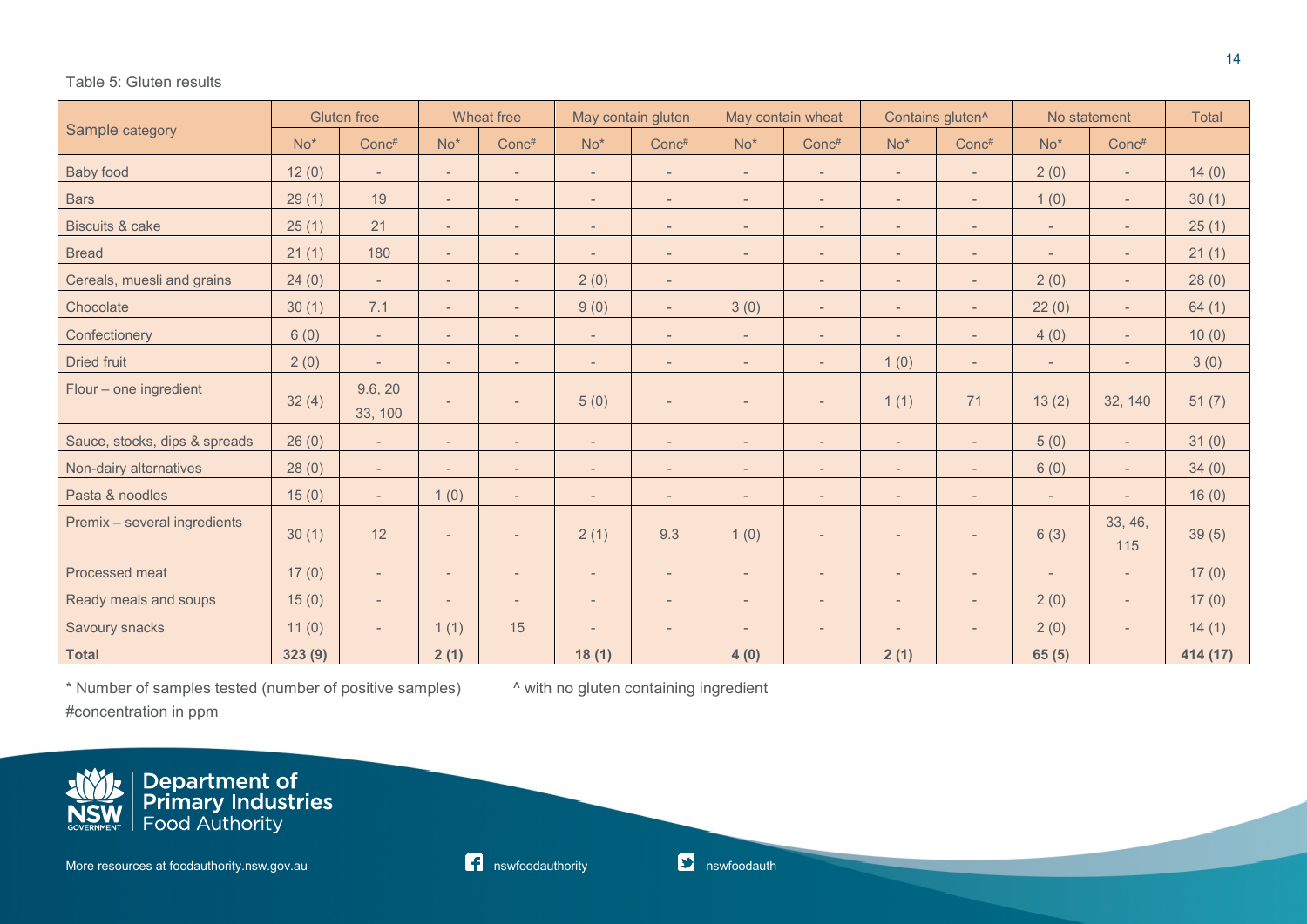#### **Peanuts**

A total of 153 packaged samples were tested for peanut. Allergen labelling for peanuts was quite varied. Allergen labelling often used the generic term '*nuts*' which does not differentiate between peanuts and tree nuts. Fifty-seven samples were labelled '*peanut free*' using different statements such as '*nut free*', '*peanut free*', '*no allergens*' or '*peanut free factory*'. Forty-one had a '*may contain peanuts*' or '*may contain nuts*' statement, twelve had '*may contain tree nuts*', thirty-nine made no statement about any type of nuts and four listed tree nuts in the ingredient list but had no statement about peanuts. One sample (0.65%) contained peanut at 25 ppm (Table 6). This was an imported sauce, which made no statement about nuts and was subsequently recalled. No other sample contained detectable level of peanut protein.

|                                  | Peanut free <sup>1</sup> |                              |                              | May contain peanuts <sup>2</sup> |                          | No statement $3$             |        |  |
|----------------------------------|--------------------------|------------------------------|------------------------------|----------------------------------|--------------------------|------------------------------|--------|--|
| Sample category                  | $No*$                    | Conc#                        | $No*$                        | Conc#                            | $No*$                    | Conc <sup>#</sup>            |        |  |
| <b>Baby food</b>                 | 5(0)                     | $\qquad \qquad -$            | $\qquad \qquad \blacksquare$ | -                                | $\overline{\phantom{a}}$ | $\qquad \qquad \blacksquare$ | 5(0)   |  |
| <b>Bars</b>                      | 5(0)                     | $\overline{\phantom{a}}$     |                              |                                  | 1(0)                     |                              | 6(0)   |  |
| <b>Biscuits &amp; cake</b>       | 5(0)                     | $\overline{\phantom{a}}$     | 1(0)                         | $\overline{\phantom{0}}$         | 1(0)                     |                              | 7(0)   |  |
| <b>Bread</b>                     | 3(0)                     | $\overline{\phantom{a}}$     | $\overline{\phantom{0}}$     | $\overline{\phantom{a}}$         | 2(0)                     | $\overline{\phantom{m}}$     | 5(0)   |  |
| Cereals, muesli and grains       | 9(0)                     | $\overline{\phantom{a}}$     | 5(0)                         | $\overline{\phantom{0}}$         | 6(0)                     | $\overline{\phantom{m}}$     | 20(0)  |  |
| Chocolate                        | 5(0)                     | $\overline{\phantom{0}}$     | 25(0)                        | $\overline{\phantom{a}}$         | 17(0)                    | $\overline{\phantom{m}}$     | 47(0)  |  |
| Confectionery                    | 1(0)                     | $\overline{\phantom{a}}$     | 2(0)                         | $\overline{\phantom{a}}$         | 2(0)                     | $\overline{\phantom{m}}$     | 5(0)   |  |
| <b>Dried fruit</b>               | -                        | $\overline{\phantom{a}}$     | 5(0)                         | $\overline{\phantom{a}}$         | 12(0)                    | $\overline{\phantom{a}}$     | 17(0)  |  |
| Flour - one ingredient           | 5(0)                     | $\qquad \qquad -$            | $\qquad \qquad \blacksquare$ |                                  | $\overline{\phantom{a}}$ | $\qquad \qquad \blacksquare$ | 5(0)   |  |
| Sauce, stocks, dips &<br>spreads | 3(0)                     | $\overline{\phantom{a}}$     | $\qquad \qquad \blacksquare$ | $\overline{\phantom{a}}$         | 3(1)                     | 25                           | 6(1)   |  |
| Non-dairy alternatives           | 2(0)                     | $\overline{\phantom{a}}$     | 2(0)                         |                                  | 2(0)                     |                              | 6(0)   |  |
| Pasta & noodles                  | 1(0)                     | $\overline{\phantom{a}}$     | $\overline{\phantom{m}}$     | $\overline{\phantom{a}}$         | $\overline{\phantom{a}}$ | $\overline{\phantom{a}}$     | 1(0)   |  |
| Premix - several<br>ingredients  | 9(0)                     | $\overline{\phantom{a}}$     | 1(0)                         | $\overline{\phantom{0}}$         | 6(0)                     |                              | 16(0)  |  |
| Ready meals and soups            | 4(0)                     | $\qquad \qquad \blacksquare$ | $\qquad \qquad \blacksquare$ |                                  | 2(0)                     | $\qquad \qquad \blacksquare$ | 6(0)   |  |
| Savoury snacks                   |                          | $\overline{\phantom{a}}$     |                              |                                  | 1(0)                     |                              | 1(0)   |  |
| <b>Total</b>                     | 57 (0)                   |                              | 41(0)                        |                                  | 55(1)                    |                              | 153(1) |  |

Table 6: Peanut results

\* Number of samples tested

# Concentration in ppm

1 Samples include those labelled '*Peanut free*', '*No allergens*', '*No peanuts are ever used*' '*Made in a nut free environment*', '*Peanut and tree nut free*', '*Peanut and nut free*', '*Nut free*', '*produced in a nut free factory*', '*peanut free, contains almonds*', '*nut free, made in a facility that uses tree nuts*', '*peanut free, may contain tree nuts*', '*made in a facility that uses nuts but is peanut free*'

<sup>2</sup> Samples include samples labelled with no peanut or nut free claim but with '*may contain traces of peanuts and tree nuts*', '*produced in a facility that uses peanuts and tree nuts*', '*may contain peanuts', 'may contain nuts*' or '*contains tree nuts, may contain peanuts*'. Also includes samples with no peanut free claim, contain tree nuts in the ingredient list and have a '*may contain peanut*' statement

<sup>3</sup> Samples included those labelled with no reference to peanuts on the label. This includes samples that contain tree nuts in the ingredient list and do not have a '*may contain peanuts*' statement and samples that make a '*may contain tree nuts*' statement only

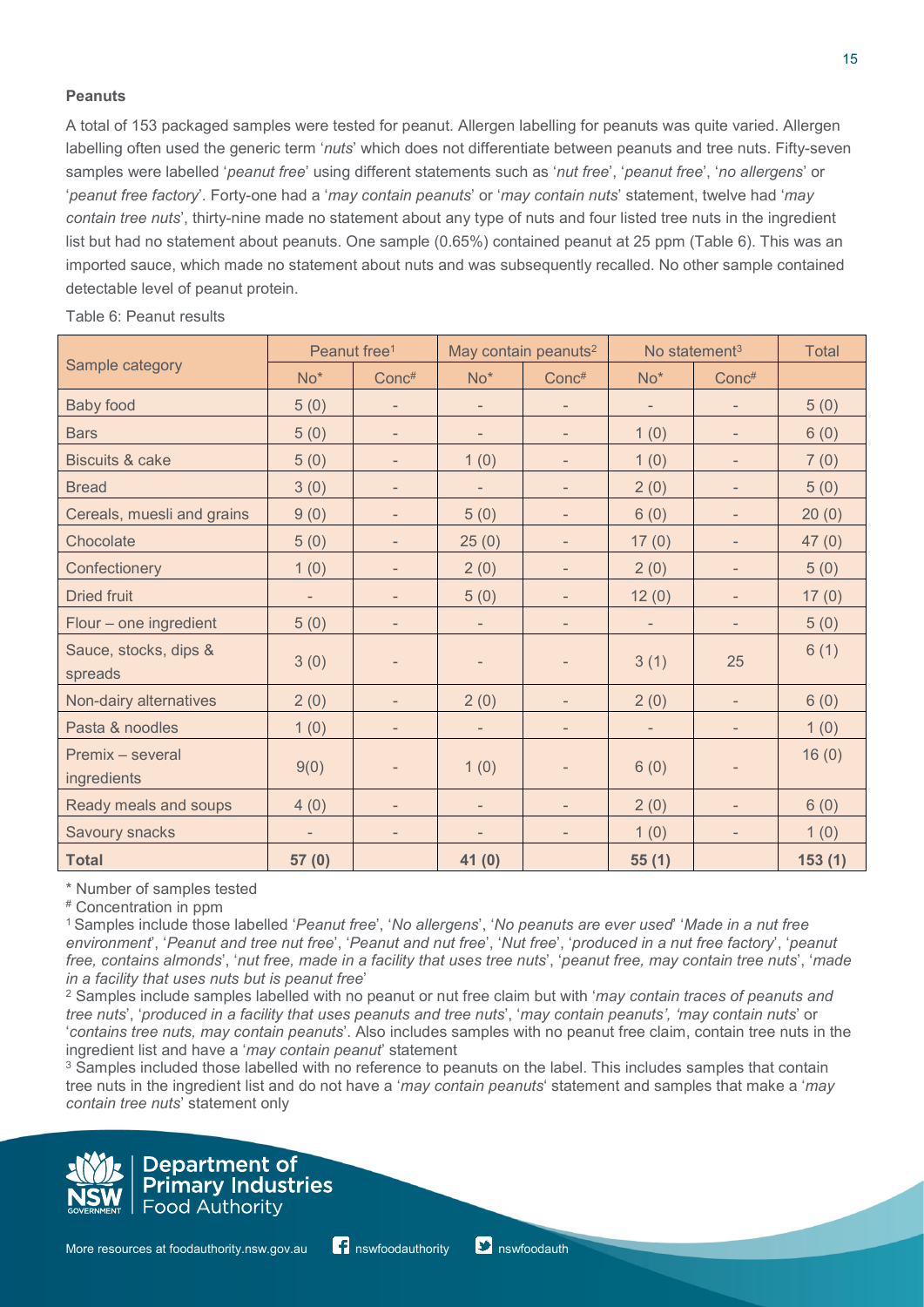#### **Sesame**

Twenty-nine samples were tested for sesame. Five samples were labelled '*sesame free*'. Nine samples had a '*may contain*' sesame and fifteen made no statement about sesame. Sesame was detected in one sample at 0.84 ppm (which is below the limit of quantification for the test). This sample had a '*may contain sesame*' statement.

#### **Soy**

A total of 185 packaged samples were tested for soy. Fifty-five samples were labelled '*soy free*' including four using '*no allergens*', twenty-five made a '*may contain*' statement and 105 samples made no statement about soy on the labelling.

Two samples (1.1%) contained soy at 13 and 270 ppm (Table 7). One bread sample with a free claim contained soy at 13 ppm and one sample of buckwheat flour which made a '*no allergens*' claim contained soy at 270 ppm.

|                                  | Soy free 1               |                              |                          | May contain soy <sup>2</sup><br>No statement <sup>3</sup> |        |                          | <b>Total</b> |
|----------------------------------|--------------------------|------------------------------|--------------------------|-----------------------------------------------------------|--------|--------------------------|--------------|
| Sample category                  | $No*$                    | Conc#                        | $No*$                    | Conc#                                                     | $No*$  | Conc#                    |              |
| <b>Baby food</b>                 | 1(0)                     | $\overline{\phantom{a}}$     | 3(0)                     | $\overline{\phantom{a}}$                                  | 9(0)   | $\overline{\phantom{0}}$ | 13(0)        |
| <b>Bars</b>                      | 3(0)                     | $\overline{\phantom{a}}$     | 3(0)                     | $\overline{\phantom{a}}$                                  | 14(0)  | $\overline{\phantom{m}}$ | 20(0)        |
| <b>Biscuits and cake</b>         | 3(0)                     | $\overline{\phantom{a}}$     | 1(0)                     | $\overline{\phantom{a}}$                                  | 7(0)   | $\overline{\phantom{a}}$ | 11(0)        |
| <b>Bread</b>                     | 4(1)                     | 13                           | $\overline{\phantom{a}}$ | $\overline{\phantom{a}}$                                  | 4(0)   | $\overline{\phantom{a}}$ | 8(1)         |
| Cereals, muesli and<br>grains    | 3(0)                     | -                            | $\overline{\phantom{a}}$ | $\overline{\phantom{a}}$                                  |        |                          | 3(0)         |
| Chocolate                        | 10(0)                    | $\overline{\phantom{a}}$     | 5(0)                     | $\overline{\phantom{a}}$                                  | 9(0)   | $\overline{\phantom{a}}$ | 14(0)        |
| Confectionery                    |                          | $\overline{\phantom{a}}$     | $\overline{\phantom{a}}$ | $\overline{\phantom{a}}$                                  | 2(0)   | $\overline{\phantom{m}}$ | 2(0)         |
| <b>Dried fruit</b>               | $\overline{\phantom{a}}$ | $\overline{\phantom{a}}$     | 1(0)                     | $\overline{\phantom{a}}$                                  |        | $\overline{\phantom{a}}$ | 1(0)         |
| Flour - one ingredient           | 4(1)                     | 270                          | 1(0)                     | $\overline{\phantom{a}}$                                  | 3(0)   | $\overline{\phantom{a}}$ | 8(1)         |
| Sauce, stocks, dips &<br>spreads |                          | $\overline{\phantom{a}}$     | $\overline{\phantom{a}}$ | $\overline{\phantom{a}}$                                  | 14(0)  | $\overline{\phantom{a}}$ | 14(0)        |
| Non-dairy alternatives           | 13(0)                    | $\overline{\phantom{a}}$     | $\overline{\phantom{a}}$ | $\overline{\phantom{a}}$                                  | 17(0)  | $\overline{\phantom{a}}$ | 30(0)        |
| Pasta and noodles                | 2(0)                     | $\overline{\phantom{a}}$     | $\overline{\phantom{a}}$ | $\overline{\phantom{a}}$                                  |        | $\overline{\phantom{a}}$ | 2(0)         |
| Premix - several<br>ingredients  | 7(0)                     | ÷                            | 7(0)                     | $\overline{\phantom{a}}$                                  | 15(0)  |                          | 29(0)        |
| Processed meat                   | 2(0)                     | $\overline{\phantom{a}}$     | 1(0)                     | $\overline{\phantom{a}}$                                  | 5(0)   | $\overline{\phantom{m}}$ | 8(0)         |
| Ready meals and soups            | 3(0)                     | $\overline{\phantom{m}}$     | 2(0)                     | $\overline{\phantom{a}}$                                  | 3(0)   | $\overline{\phantom{0}}$ | 8(0)         |
| Savoury snacks                   |                          | $\qquad \qquad \blacksquare$ | 1(0)                     | $\overline{\phantom{a}}$                                  | 3(0)   | $\overline{\phantom{a}}$ |              |
| <b>Total</b>                     | 55(2)                    |                              | 25(0)                    |                                                           | 105(0) |                          | 185(2)       |

Table 7: Soy results

\* Number of samples tested

# Concentration in ppm

1 Samples include samples labelled '*Soy free*', '*No direct allergens*', '*No other allergens*' and '*packed in an allergen free room*'

<sup>2</sup> Samples include samples labelled '*May contain soy', Produced in a facility that uses soy' processed on equipment that uses soy'*

<sup>3</sup> Samples include samples labelled with no reference to soy



**Department of** Department of<br>Primary Industries **Food Authority**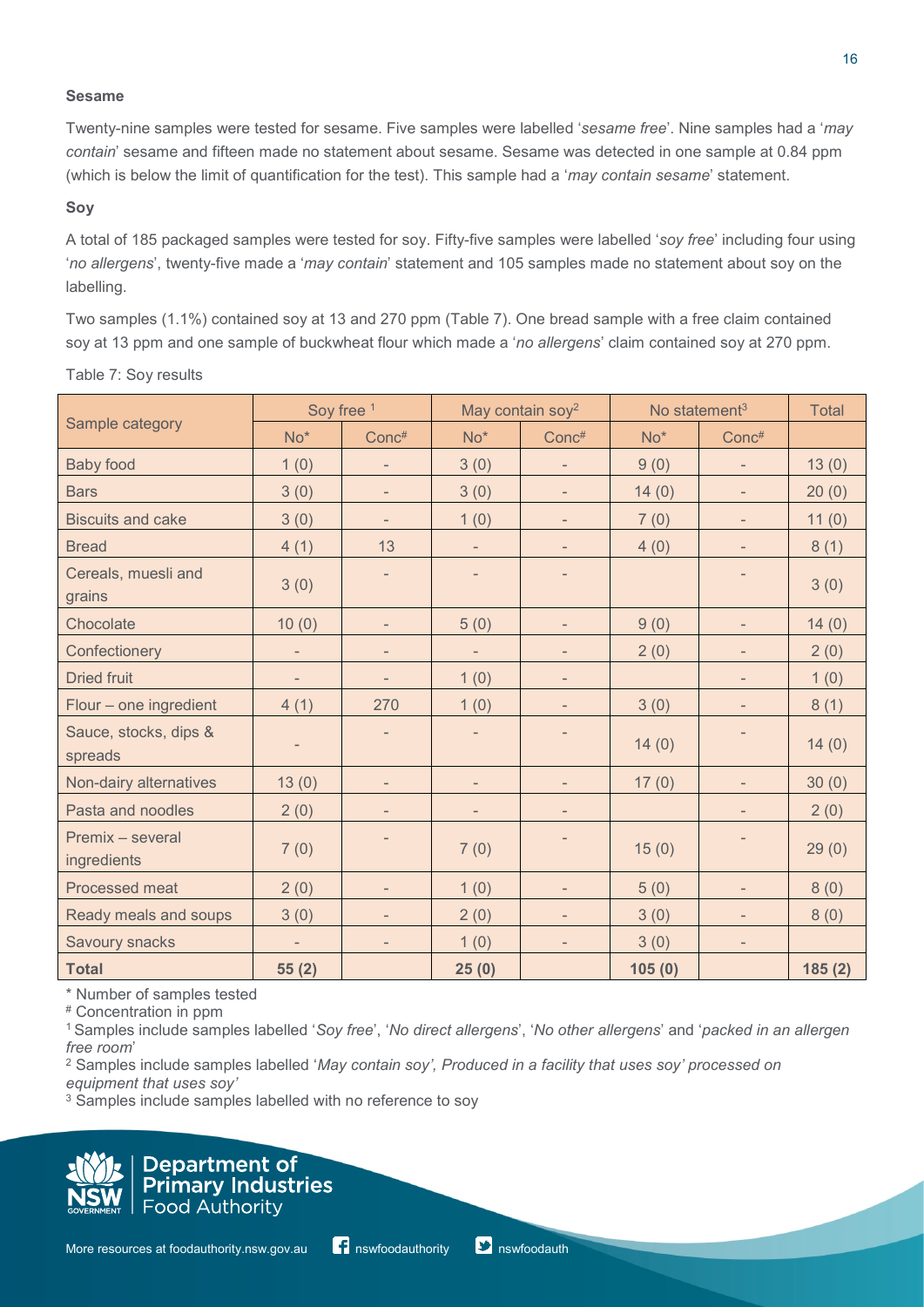## **Tree nuts**

## *Almond*

A total of 163 packaged samples were tested for almond.

As with peanuts, the labelling of tree nuts was quite varied. Forty-one samples were labelled '*tree nut free*'. Statements used included '*Nut free*', '*No allergens*', '*Peanut and tree nut free*' and '*made in a nut free environment*. Two samples included in this group had a '*nut free*' claim on the front of pack and a '*made in a facility that uses tree nuts*' statement on the back of pack. No sample specifically mentioned almond.

Fifty-seven were labelled '*may contain tree nuts'*. These statements included '*may contain traces of peanuts and tree nuts*', '*produced in a facility that uses peanuts and tree nuts*', '*May contain traces of hazelnut', 'May contain traces of peanuts and almonds' and 'packaged on equipment that is used to pack nuts'*. This category included three samples that had both a '*peanut free*' claim as well as a '*made in a facility that handles nuts*' statement and one sample that contained macadamias in the ingredient list and had a '*may be present: tree nuts and peanuts*' statement. Only one sample specifically mentioned almond in the '*may contain*' statement.

Sixty-five samples made no statement about tree nuts. This category included four samples that made a '*peanut free*' claim, one sample with a '*may contain peanuts*' statement and one sample that listed cashew in the ingredient list.

Six samples (3.7%) contained almond at levels ranging from 2.7 to 145 ppm (Table 8). Two bars from the same manufacturer with a '*nut free*' claim on front of pack and a '*made in a facility that makes products that contain tree nuts*' contained almond at 2.7 and 12 ppm. These bars are no longer made by the manufacturer. A cake mix with no statement contained 140 ppm almond and after an investigation it was concluded that this was due to cross contamination from another sample that was made on the same line. A biscuit sample with a '*peanut free*' claim and a '*made in a facility that handles nuts*' contained 3.9 ppm almond. The remaining two samples were both chocolate, had '*may contain traces of nuts*' statements and contained almond at 21 and 145 ppm.

## *Other tree nuts*

Nine packaged samples of almond milk were tested for cashew with no detections. Fourteen samples that made a '*nut free*' claim were tested for hazelnut, macadamia and walnut with no detections. Two of these samples were the bars previously mentioned that contained almond at 2.7 and 12 ppm.

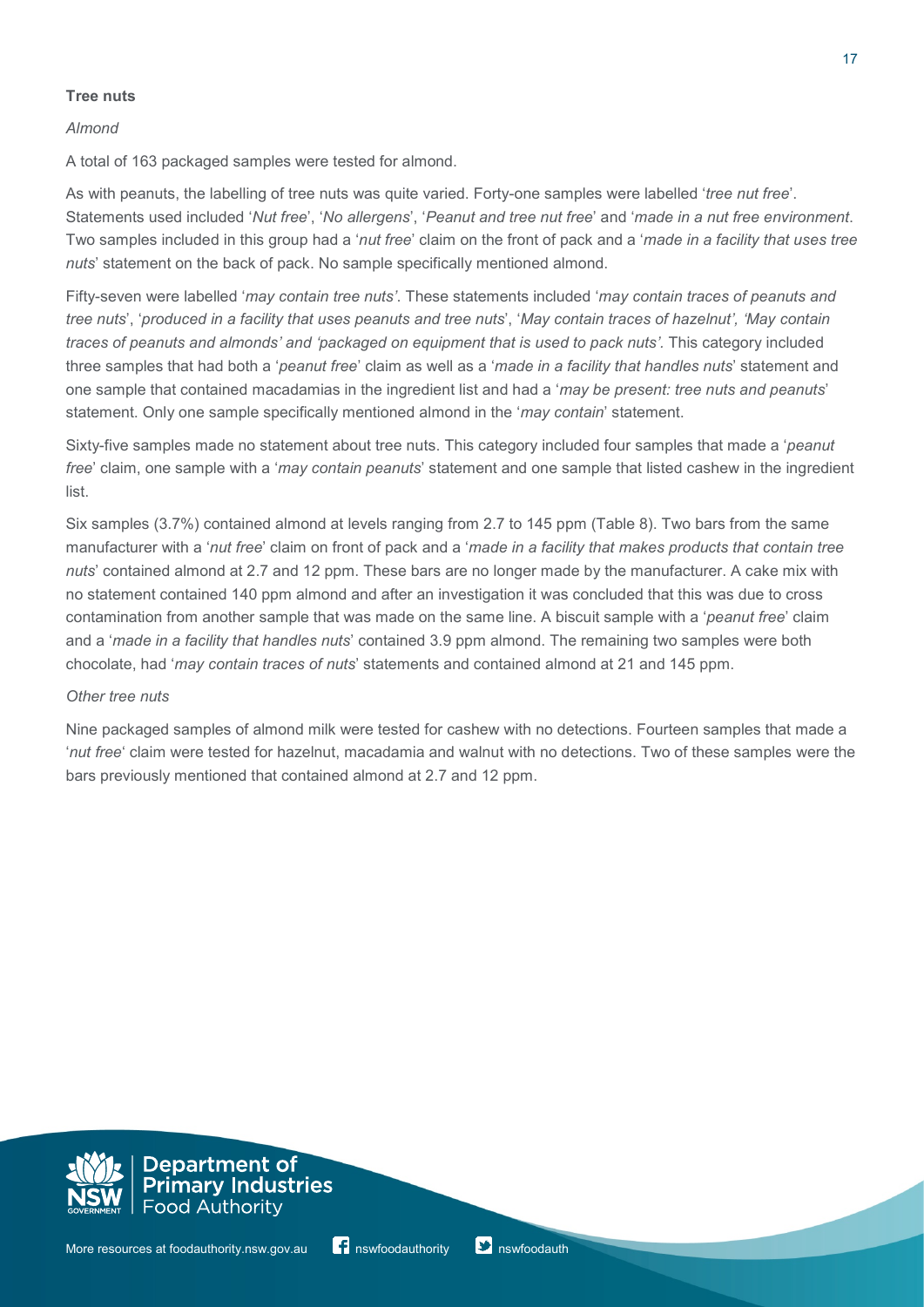#### Table 8: Almond results

|                                    | Tree nut free <sup>1</sup> |                          | May contain tree nuts <sup>2</sup><br>No statement <sup>3</sup> |                          |                          |                          |              |  |
|------------------------------------|----------------------------|--------------------------|-----------------------------------------------------------------|--------------------------|--------------------------|--------------------------|--------------|--|
| Sample category                    | $No*$                      | Conc#                    | $No*$                                                           | Conc#                    | $No*$                    | Conc#                    | <b>Total</b> |  |
| <b>Baby food</b>                   | 4(0)                       | $\overline{\phantom{a}}$ | $\overline{\phantom{a}}$                                        | -                        | 1(0)                     | $\overline{\phantom{a}}$ | 5(0)         |  |
| <b>Bars</b>                        | 4(2)                       | 2.7, 12                  | $\overline{\phantom{a}}$                                        | $\overline{\phantom{0}}$ | $\overline{\phantom{a}}$ | $\overline{\phantom{0}}$ | 4(2)         |  |
| <b>Biscuits and cake</b>           | 2(0)                       | $\qquad \qquad -$        | 3(1)                                                            | 3.9                      | 2(0)                     | $\overline{\phantom{0}}$ | 7(1)         |  |
| <b>Bread</b>                       | 2(0)                       | $\overline{\phantom{0}}$ | $\qquad \qquad =$                                               | $\qquad \qquad =$        | $\overline{\phantom{a}}$ |                          | 2(0)         |  |
| Cereals, muesli and<br>grains      | 8(0)                       |                          | 6(0)                                                            | $\overline{\phantom{0}}$ | 3(0)                     |                          | 17(0)        |  |
| Chocolate                          | 3(0)                       | $\overline{\phantom{0}}$ | 34(2)                                                           | 145, 21                  | 8(0)                     | -                        | 45(2)        |  |
| Confectionery                      | 1(0)                       | $\overline{\phantom{0}}$ | 2(0)                                                            | $\overline{\phantom{0}}$ | 2(0)                     | -                        | 5(0)         |  |
| <b>Dried fruit</b>                 | $\overline{\phantom{a}}$   | $\overline{\phantom{0}}$ | 4(0)                                                            | $\overline{\phantom{m}}$ | 13(0)                    | $\overline{\phantom{0}}$ | 17(0)        |  |
| Flour - one ingredient             | 6(0)                       | $\overline{\phantom{0}}$ | 7(0)                                                            | -                        | 10(0)                    |                          | 23(0)        |  |
| Sauce, stocks, dips and<br>spreads | 3(0)                       | $\overline{\phantom{0}}$ | $\overline{\phantom{a}}$                                        | $\qquad \qquad =$        | 3(0)                     | -                        | 6(0)         |  |
| Non-dairy alternatives             | 1(0)                       | $\overline{\phantom{0}}$ | $\overline{\phantom{a}}$                                        | $\overline{\phantom{m}}$ | 13(0)                    | Ξ.                       | 14(0)        |  |
| Pasta and noodles                  | 1(0)                       | $\overline{\phantom{m}}$ | $\overline{\phantom{a}}$                                        | $\overline{\phantom{0}}$ | $\overline{\phantom{a}}$ | Ξ.                       | 1(0)         |  |
| Premix - several<br>ingredients    | 6(0)                       | -                        | 1                                                               | ٠                        | 9(1)                     | 140                      | 16(1)        |  |
| Savoury snacks                     | $\overline{\phantom{m}}$   | $\overline{\phantom{m}}$ | $\qquad \qquad =$                                               | $\overline{\phantom{0}}$ | 1(0)                     | $\overline{\phantom{a}}$ | 1(0)         |  |
| <b>Total</b>                       | 41(2)                      |                          | 57(3)                                                           |                          | 65(1)                    |                          | 163(6)       |  |

\* Number of samples tested

# Concentration in ppm

1 Samples include samples labelled '*Nut free*', '*No allergens*', '*Peanut and tree nut free*', '*made in a nut free environment*' and '*nut free, made in a facility that uses tree nuts*'

<sup>2</sup> Samples include samples with no tree nut free claim and labelled '*may contain traces of peanuts and tree nuts*', '*produced in a facility that uses peanuts and tree nuts*', '*May contain traces of hazelnut', 'May contain traces of peanuts and almonds'*

<sup>3</sup> Samples include samples that make no reference to tree nuts on the label, includes samples that make a '*may contain peanut*' statement



**Department of<br>Primary Industries Food Authority** 

18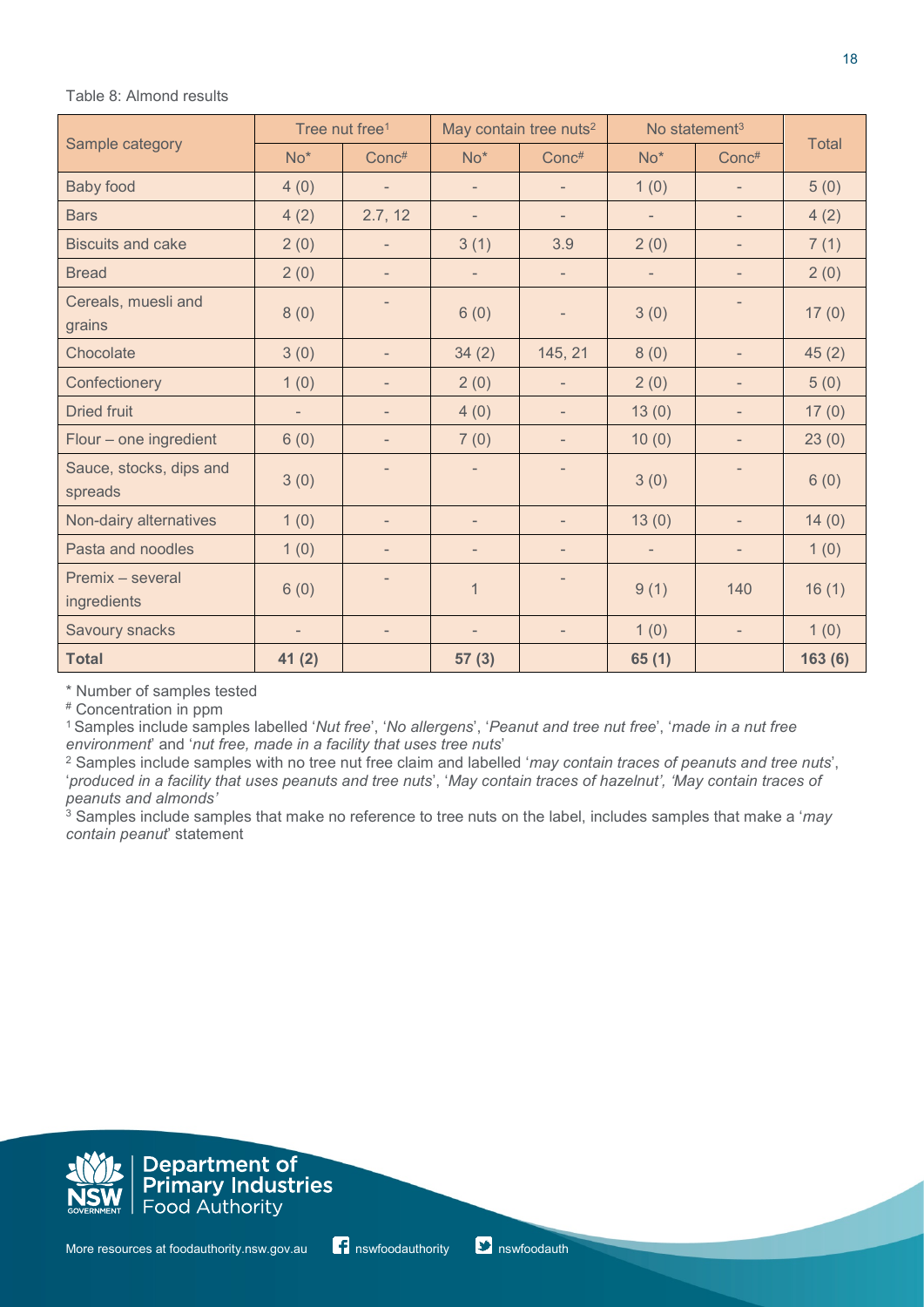## Labelling language

Standard 1.2.3 of the Code requires that all packaged food for sale must list allergens present in the food. At the time of this survey this included nine food allergens. The Code does not dictate the exact wording or format of a precautionary statement – only that it is required and it must be legible.

A total of 448 packaged samples were analysed in this survey. Allergen precautionary statements and formats were recorded for 444 of these samples.

#### **Declaring allergens**

- 232 (52.3%) declared no allergens in the ingredient list
- 212 (47.7%) declared allergens in the ingredient list. Of these
	- The allergenic ingredient was bold in seventy-seven (36.3%) samples and not bold in 135 (63.7%) samples
	- 129 (60.8%) contained an additional 'contains' statement to the ingredient list highlighting the presence of an allergenic ingredient and eighty-three (39.2%) did not.
	- Sixty-three (29.7%) had both bolded the allergenic ingredient and had an additional 'contains' statement highlighting the presence of allergenic ingredients.
	- Thirty-nine (18.4%) that contained allergens contained no other allergen statement aside from the ingredient list.

Additional '*contains*' statements are not mandatory in the Code. Listing an allergen in the ingredient list is considered a declaration. Additional precautionary '*contains*' statements are used by businesses to highlight to consumers any allergens in the product.

The format of the additional '*contains*' statement was usually under the ingredient list using the words '*contains*' or '*allergy advice*':

- 108 samples used a derivative of '*contains*'
- Ten samples used a derivative of '*allergy advice*' or '*allergens*:'
- Eight samples used a statement to the effect '*for allergen advice see ingredients in bold/capitals*'
- Three samples used '*warning product contains…*'

#### **May contain**

'*May contain*' statements are not mandated by the Code. They are used to provide an indication to consumers of the unintentional allergens that may be present through unavoidable cross contamination in the processing environment, but are not present as an intentional ingredient in the sample.

- 256 (57.7%) did not have a '*may contain*' statement
- 188 (42.3%) had a '*may contain*' allergen statement. The exact wording used was varied. Below are examples of allergen wording used on the labelling of samples in this survey:
	- Forty (21.3%) used a phrase to effect of 'made in a facility/factory that also uses …'
	- Twenty-six (13.8%) used a phrase to effect of 'made on a production line that also uses'
	- Thirteen (6.9%) used a phrase to effect of 'may be present'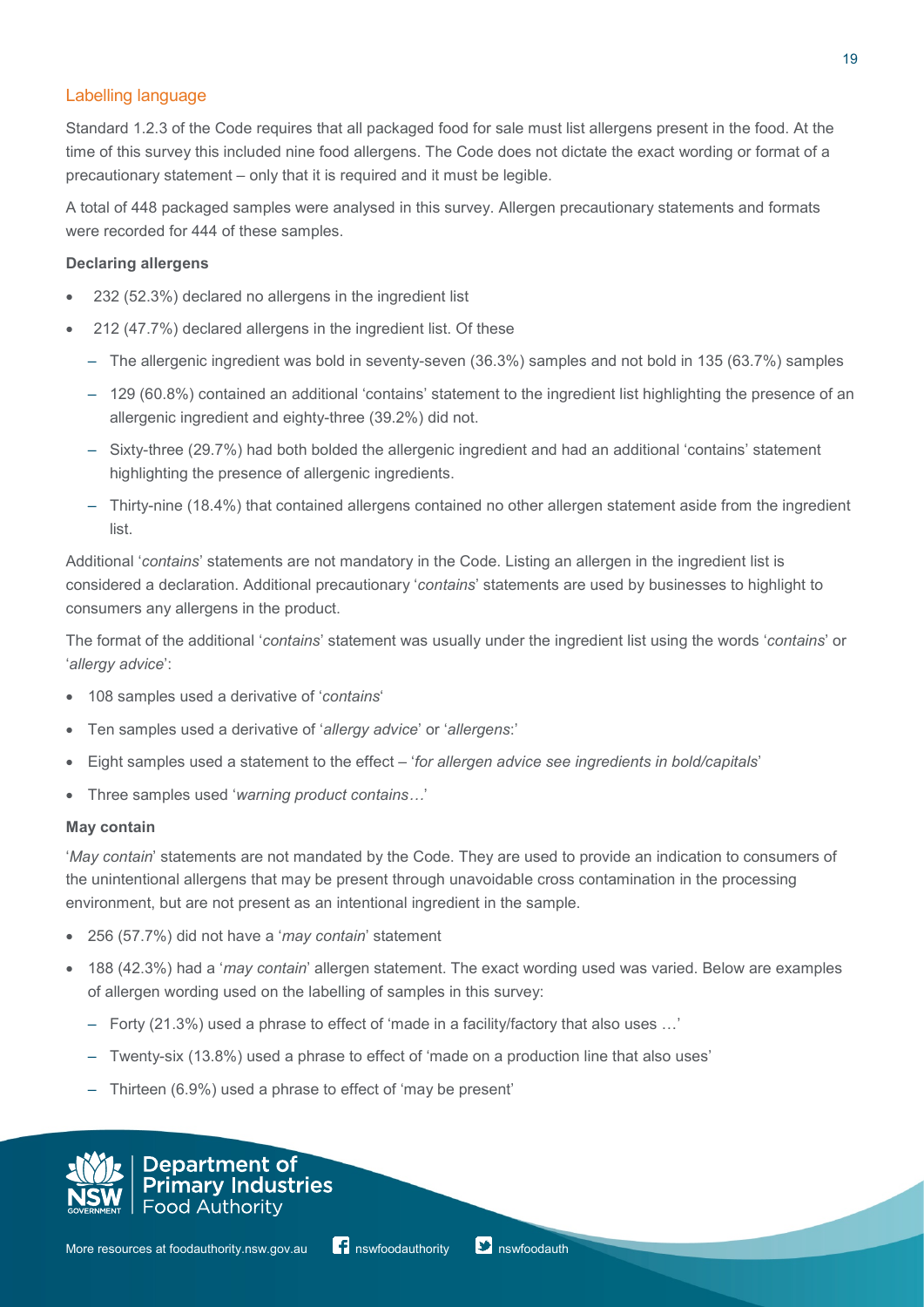- Ninety-seven (51.6%) used a phrase to effect of 'may contain'
- Twelve (6.4%) used a phrase to effect of 'may contain traces'.

Nine samples which did not have a '*may contain*' statement made an additional comment reinforcing the allergyfree samples such as '*manufactured in a nut free environment*' or '*manufactured in an environment which does not use …*', '*no cross contact allergens*' and '*we test for…*'. One sample included '*contains traces of*' in the ingredient list and did not have a '*may contains*' statement. A chocolate sample stated '*not suitable for someone with a milk allergy*'.

Disappointingly two samples from the same manufacturer contained both the statement '*dairy free*' and '*may contain traces of dairy*'. These two samples contained total milk at the levels of 910 and 2,700 ppm. These samples were recalled and the labelling altered.

## **Making a free claim**

The wording used by manufacturers to declare a sample free from an allergen also varied. The most common was a front of pack statement such as *'gluten free*' or '*dairy free*'. Other less direct statements included '*vegan*' (implying dairy free), '*low allergy*', '*no cross contact allergens*', '*no allergens*', '*made in a nut, dairy, gluten and egg free environment*', '*no added dairy*', '*children with milk allergies can join in the fun*', '*no other allergens*' and '*low allergy*', '*no nuts, dairy or gluten is ever used*' and '*we test for gluten, egg, dairy*'. The majority of these secondary statements were on back of pack near the ingredient list.

Statements such as '*no other allergens*' and '*low allergy*' are ambiguous. Samples with both a '*free claim*' and a '*may contain*' statement for the same allergen are misleading and dangerous.

## **Adherence to VITAL guidelines**

VITAL guidelines recommend bolded allergenic ingredients in the ingredient list, a '*contains*' statement and a precautionary '*may be present*' statement depending on final calculations of the VITAL calculator. Applying the VITAL guidelines from the labelling alone to the 444 samples analysed:

- For those samples containing allergens, seven samples from five companies contained allergen labelling in the VITAL format.
- Two samples from two companies which did not contain allergens had a '*may be present'* statement.

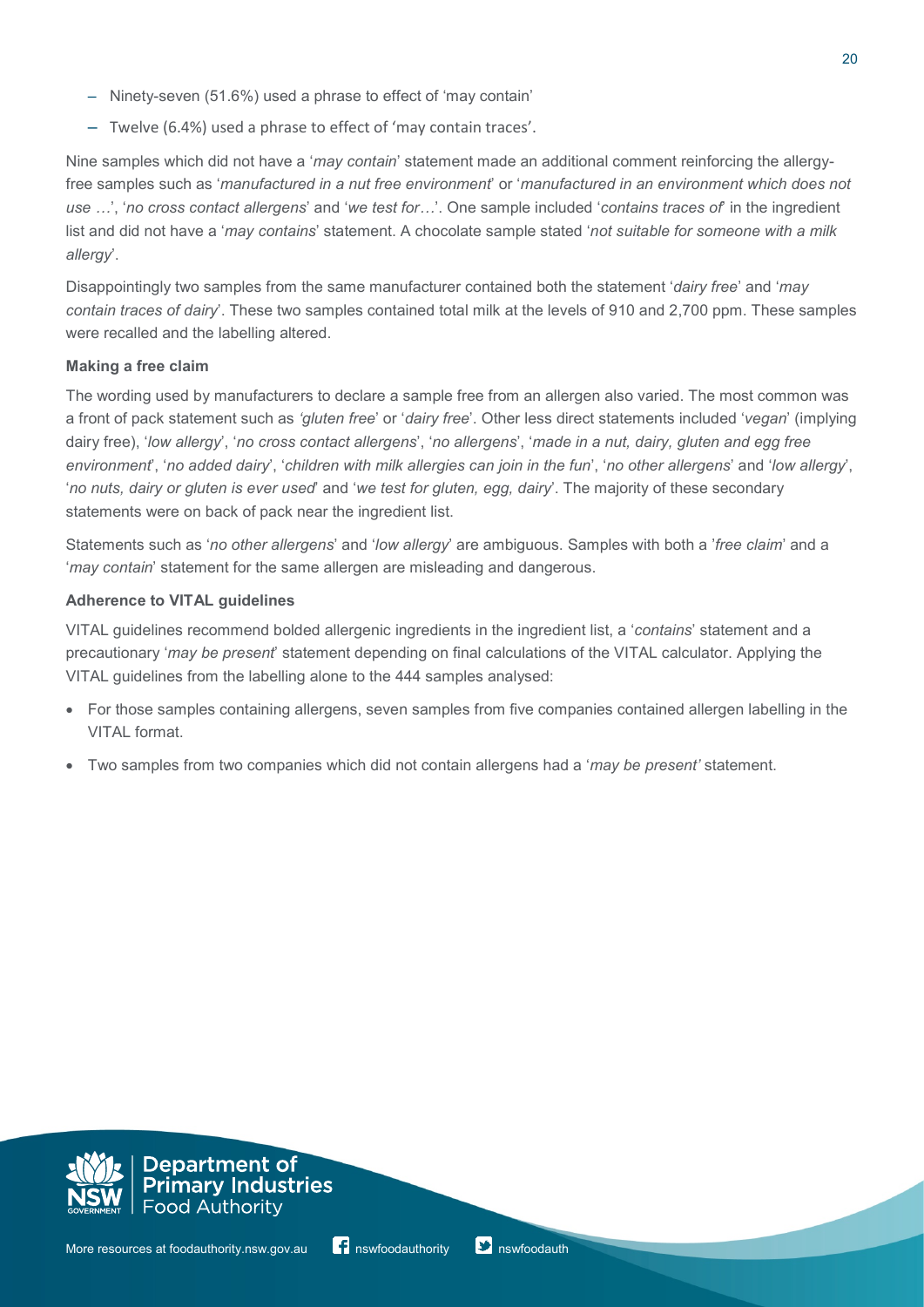# **Discussion**

It is obvious from this survey and published literature that the labelling for intentionally added allergenic ingredients and unintentional allergens (through cross contamination) is diverse. A variety of phrases, formatting and placements on label are used to convey the allergenic status of a product to the consumer. Any intentional allergenic ingredient must be noted in the ingredient list. However, as the Code does not specify how allergenic ingredients must be labelled, these can be in bold, italicised, in capitals or in the same font and style as the other ingredients. Manufacturers are known to include a variety of statements, in conjunction with the ingredient list, to inform consumers on the allergenic status of a product. Again, this is not specified in the Code. This variety of statements, formats and placement can cause confusion for the consumer and may be misleading. For example, the sample labelled '*dairy free*' on front of pack and then contained a '*may contain dairy*' statement in smaller font under the ingredient list on the back of pack is not only confusing for the consumer, but it could have a disastrous consequence for an allergic consumer relying on the front of pack '*dairy free*' statement.

Dairy contamination of dark chocolate is a known problem that the industry is proactively addressing. Due to the manufacturing process, dark chocolate can become contaminated with dairy if a milk chocolate product is manufactured on the same production line. The dairy contamination will also not be homogenous in the batch. Contamination will be higher earlier in the production run and decrease towards the end of the run. In this case, milk is not included in dark chocolate's ingredient list as its presence is not intentional, nor do manufacturers know the level of contamination as it varies throughout the batch and from batch to batch. To avoid such cross contamination '*Dairy free*' dark chocolate must be run on a dedicated dairy free production line. There have been several international surveys of dairy contamination in dark chocolate. An American survey conducted between 2009-2013 found 54% of dark chocolate tested contained milk when milk was not listed in the ingredient list (FDA, 2016). Three quarters of the chocolate tested had a '*may contain*' statement and the FDA concluded that consumers (for dark chocolate only), should read '*may contain*' as '*likely to contain*'. Contamination rates in the FDA survey were similar to the levels seen in this survey and it appears that in Australia a '*may contain milk*' statement on dark chocolate should also be read as '*likely to contain*'. This survey also concluded that there is a fifty percent chance that dark chocolate with no milk precautionary statement is likely to contain milk. A second American survey by the FDA conducted in 2013-14 (Bedford, Yu, Wang, Garber & Jackson, 2017) again found similar results with 56% of samples tested containing milk with the majority over 1,000 ppm concluding that type of precautionary statement did not predict the level (or absence) of milk in dark chocolate.

A Dutch survey, resulting from a consumer suffering a severe allergic reaction to chocolate sprinkles in the Netherlands (a common sandwich filling) found all brands of dark chocolate sprinkles tested, that did not list milk as an ingredient nor have a precautionary statement, contained milk ranging from 2 to 3,547 ppm total milk (Spanjersberg, Knulst, Kruizinga, Van Duijn, & Houben, 2010). This study did a probabilistic risk assessment of what proportion of the allergic population would react to these levels found in the chocolate sprinkles. Using consumption data and adult threshold data from a previous paper they concluded that the sample with the highest contamination would cause a subjective reaction in over 60% of the allergic and an objective reaction in over 12% of males and 9% of females of the allergic population.

Crotty and Taylor (2010) found fourteen of eighteen samples of dark chocolate with a precautionary statement contained milk ranging from 3.7 to 4,800 ppm. Crotty and Taylor also examined the type of precautionary statement and level of milk in 100 samples tested (dark chocolate was one category of many). Thirty-four samples in total contained undeclared milk. Those with a '*may contain*' statement were more likely to contain milk than those with a '*shared facility*' or shared '*equipment statement*'. It also appeared that products from a smaller company were more

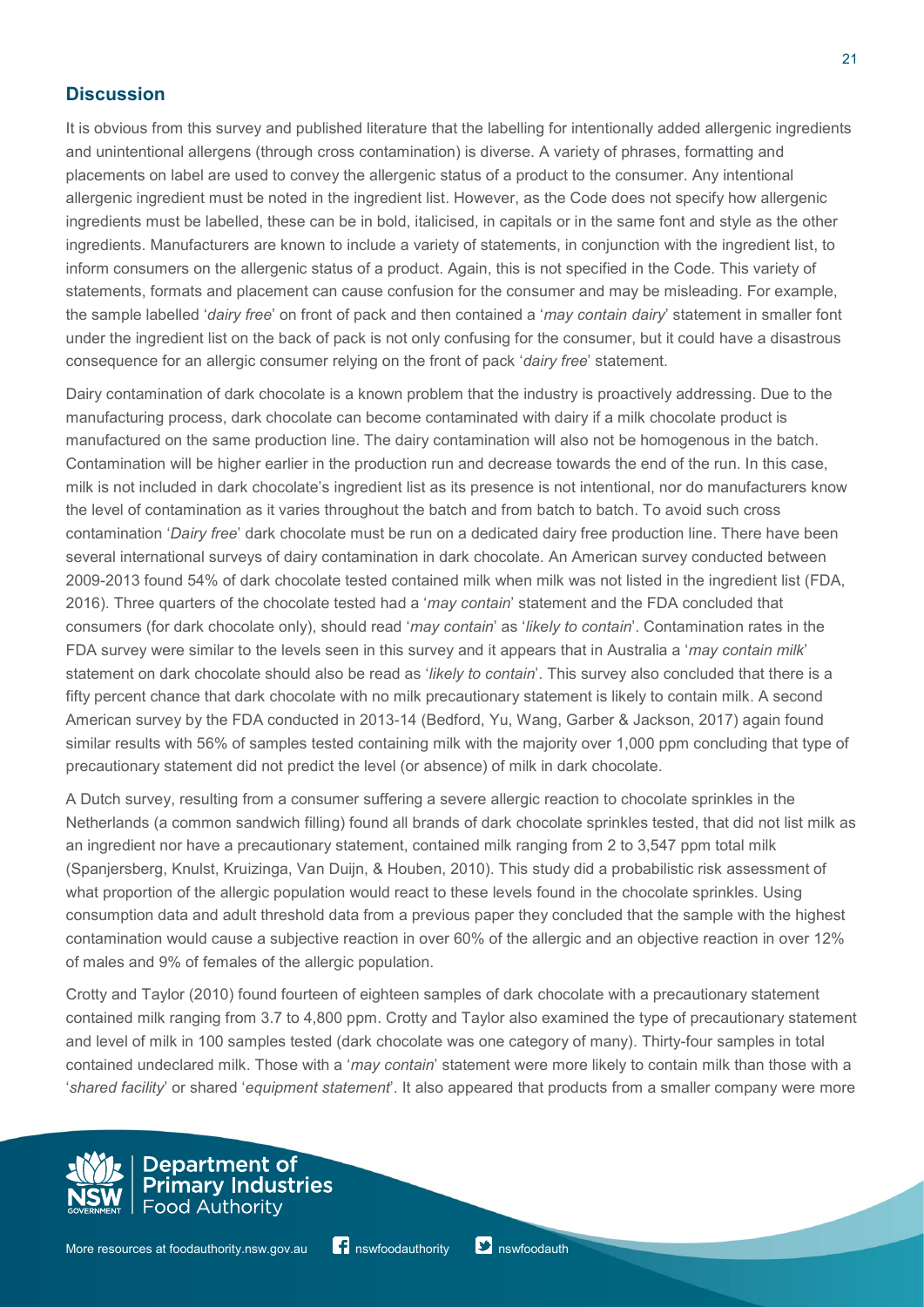likely to contain milk residues. No relationship between level of milk contamination or precautionary statement type was evident. The study conducted by Crotty and Taylor (2010) was a small study and did not conclude that consumers with milk allergies should avoid dark chocolate.

Other published surveys have also found food categories with more pertinent precautionary statements. Examples include:

- An Australian survey of food samples that carried a precautionary label in 2008 and which was repeated in 2011 found muesli bars were more likely to be contaminated with peanuts (but at levels below the threshold level that would cause 5% of the allergic population to react) (Zurzolo, et al, 2013b).
- A Thai survey found milk was often undeclared in instant noodles, curry and salad dressing and egg was often undeclared in fishery samples (Surojanametakul et al, 2012).
- A large Italian study found that there was a 4.4% chance that gluten free pasta or flour was contaminated with gluten (0.9% chance this was over 20 ppm) (Losio et al, 2017).
- Khuda et al (2016) found that 25% of bakery samples and 11% of snack samples with no precautionary statement contained soy and 19% of bakery and 9% of snacks with a precautionary statement contained soy.
- Remington, Baumert, Marx & Taylor (2013) found peanut in 8.6% of 186 packaged samples that had a peanut precautionary statement (which was a much higher prevalence compared to the current survey).

## **Consumer confusion, understanding and preference**

Consumers' confusion around precautionary statements is understandable given the variety of statements and formats. Examining the analytical results there appear to be certain food groups where the precautionary statement has more relevance compared to other food groups, e.g. dark chocolate and muesli bar. Ambiguous statements such as '*low allergy*' or '*no cross contact*' do not help the consumer clarify the risk to an allergic consumer from eating that product. Conflicting statements as mentioned previously also cause confusion.

Using the generic term 'nuts' to label both peanuts and tree nuts can be limiting for those with a peanut or tree nut allergy. A product with potential cross contamination from peanuts labelled '*may contain nuts*' would be avoided by consumers with both peanut and tree nut allergy, however if the product was labelled '*may contain peanut*' then those with a tree nut allergy could have confidence that the product is safe for them to consume. The same can also be said for using '*tree nuts*' as opposed to naming the particular nut of concern. For example, a product labelled '*made on equipment that also processes tree nuts*' would mean all consumers with a tree nut allergy would avoid the product. However, labelling the product '*made on equipment that also processes cashews*' would allow those with an allergy to macadamia or almonds for example to have the confidence the product was safe for them to consume. Of the samples tested for almond, only three samples mentioned a specific tree nut. One sample stated '*may contain hazelnut*', one said '*manufactured in a facility where almonds are used*' and one stated '*manufactured in a factory which does not use and tests for the presence of peanuts, almonds, hazelnuts, macadamia and walnut*'*.*

Using a blanket '*may contain*' statement is also limiting for the consumer. Listing all allergens in a '*may contain'* statement restricts the number of consumers who could consume the product. This also lessens the impact of having a precautionary statement. The more consumers see long precautionary statements, the less consideration they will pay to them. Examining ingredients and processing procedures to determine an accurate precautionary statement is beneficial for both consumers and manufacturers.

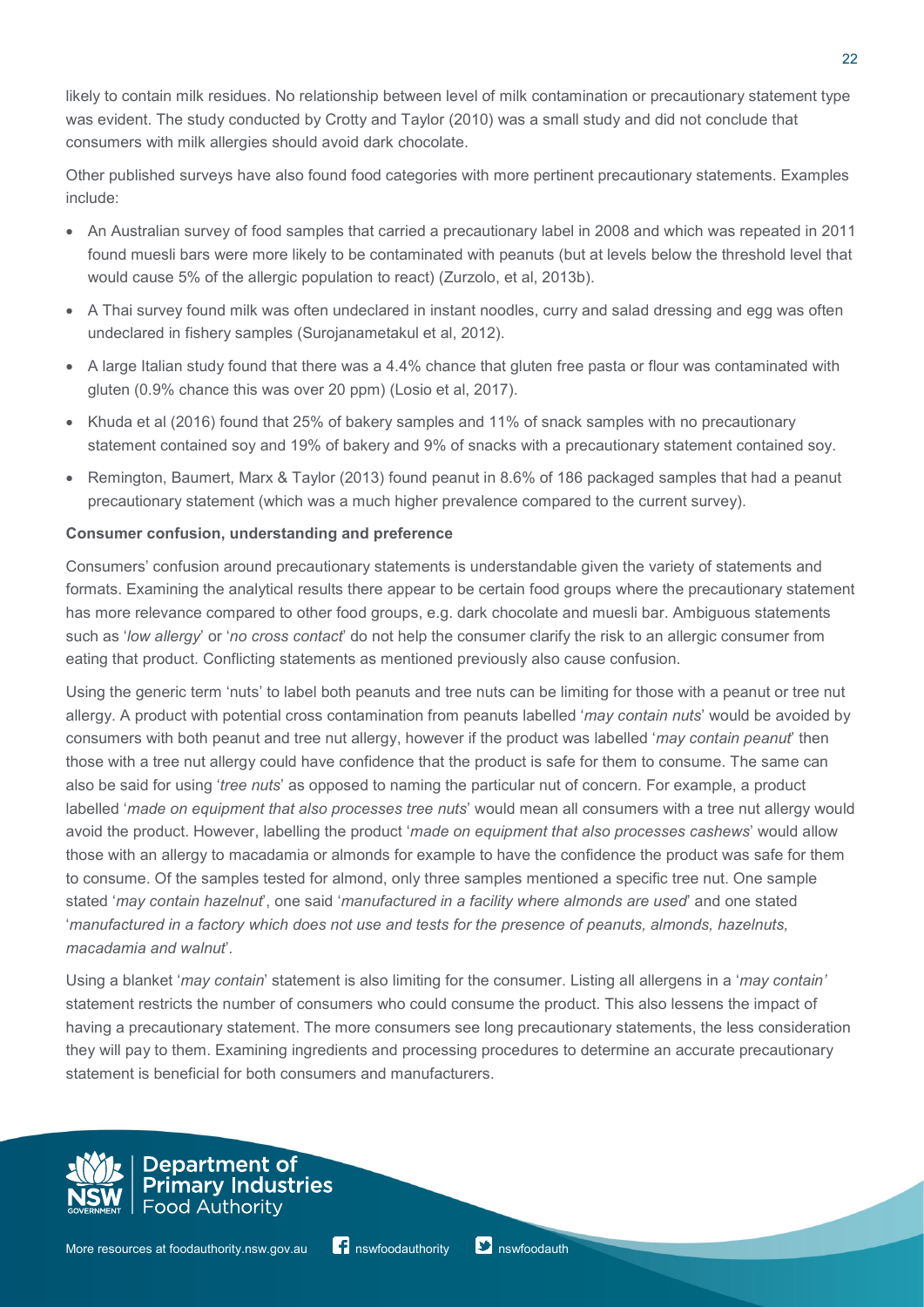Zurzolo, Koplin, Mathai, Tang & Allen (2013a) concluded that avoidance of foods with a precautionary statement differed depending on the wording of the statement, with the precautionary '*may contain*' statements often being ignored. Helfe et al. (2007) concluded that consumers with a food allergy were less likely to heed precautionary labelling than previously and the format of the precautionary statement did not affect the likelihood of finding detectable allergen. Marchisotto et al. (2016) found respondents were more inclined to purchase foods with a '*made in the same facility*' statement as opposed to '*may contain*' or '*made on the same processing line*'. Remington et al, (2013) found that samples tested with a unique precautionary statement or '*shared equipment*' statement were more likely to contain peanut than those with a '*shared facility*' statement. This perceived difference in risk between '*made in the same facility*' and '*made on the same processing line*' & '*may contain*' appears to be supported by published studies but more work is required in this area.

A Canadian survey of labelling preferences found that there were three distinct groups of consumers with distinct preferences on allergen labelling. Consumers wanted standardised precautionary and safety statements, preferred the use of symbols more than statements together with a more definite allergen content statement (Marra et al, 2017). Respondents who consider allergens when purchasing food preferred precautionary statements the least.

Less than 50% of samples in this survey had a precautionary statement with most of those that did using the phrase '*may contain*'. The other two top precautionary statements in this survey were '*made in a facility*' (21.3%) then '*made in a production line*' (13.8%). This was similar to an Australian survey in 2009 by the Allergen Bureau which found 47% of analysed samples included a precautionary statement (Allergen bureau, 2010). Comparing results from the 2009 Allergen Bureau survey to this survey, allergen labelling has changed little in the last eight years. Bolding of allergenic ingredients in the ingredient list has increased slightly from 26% to 32%, however uptake of the VITAL precautionary format guidelines appears to have decreased from 7% to 2%.

Not only are consumers confused about the variety of precautionary statements but there also appears to be poor consumer understanding of the legal requirement of allergen labelling across the globe. Marchisotto et al. (2016) found that almost 30% of respondents in a survey of the allergic community in America and Canada incorrectly thought a precautionary statement was required by law.

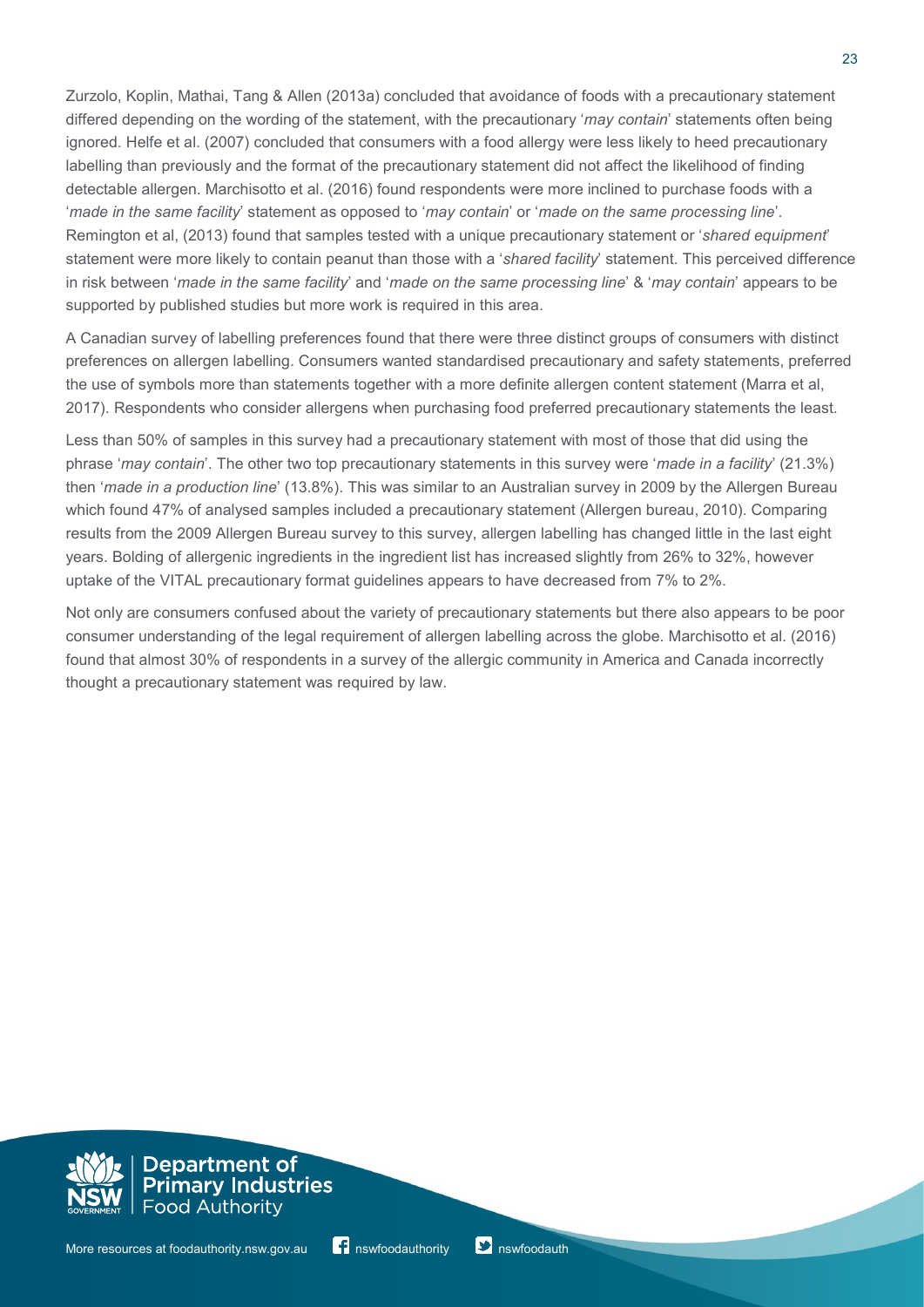# **Conclusion**

There is a wide variety in the language and formatting of allergen precautionary statements in Australia. This diversity can be confusing and at time misleading for the consumer. Because precautionary statements are voluntary, allergic consumers cannot predict the true risk of consuming a product, based solely on the precautionary label. Consumers need to take in product history, known food category issues as well as manufacturer's reputation.

Excluding retail and chocolate samples, the prevalence of undeclared allergens in this survey was low ranging from 'no detections' to 4.1% for the different allergens tested.

Milk contamination of dark chocolate is a known problem which the chocolate industry is proactively addressing. However, clearer labelling is certainly needed on some of these products. With levels of milk contamination in dark chocolate above 10,000 ppm it can be argued that these are no longer trace amounts and the product should have a precautionary label of '*contains*' to reduce ambiguity. Likewise, if contamination levels are this high having '*no added dairy*' or '*dairy free but may contain milk*' is again misleading and potentially dangerous. When businesses use a free claim, this must be verifiable and managed appropriately.

Education in the retail sector is required to ensure the safe transportation, storage and display of these products to reduce the chance of cross contamination. This survey found 32% of unpackaged '*free from*' samples contained the '*free from*' allergen. This prevalence is much too high. The National Allergy Strategy (NAS) launched in 2017 has online training material for the retail sector available at [https://foodallergytraining.org.au.](https://foodallergytraining.org.au/) The Food Authority will continue to promote this training at its retail food meetings, as well as amongst Environmental Health Officers inspecting this sector and online. An allergen module is included in Food Safety Supervisor certification.

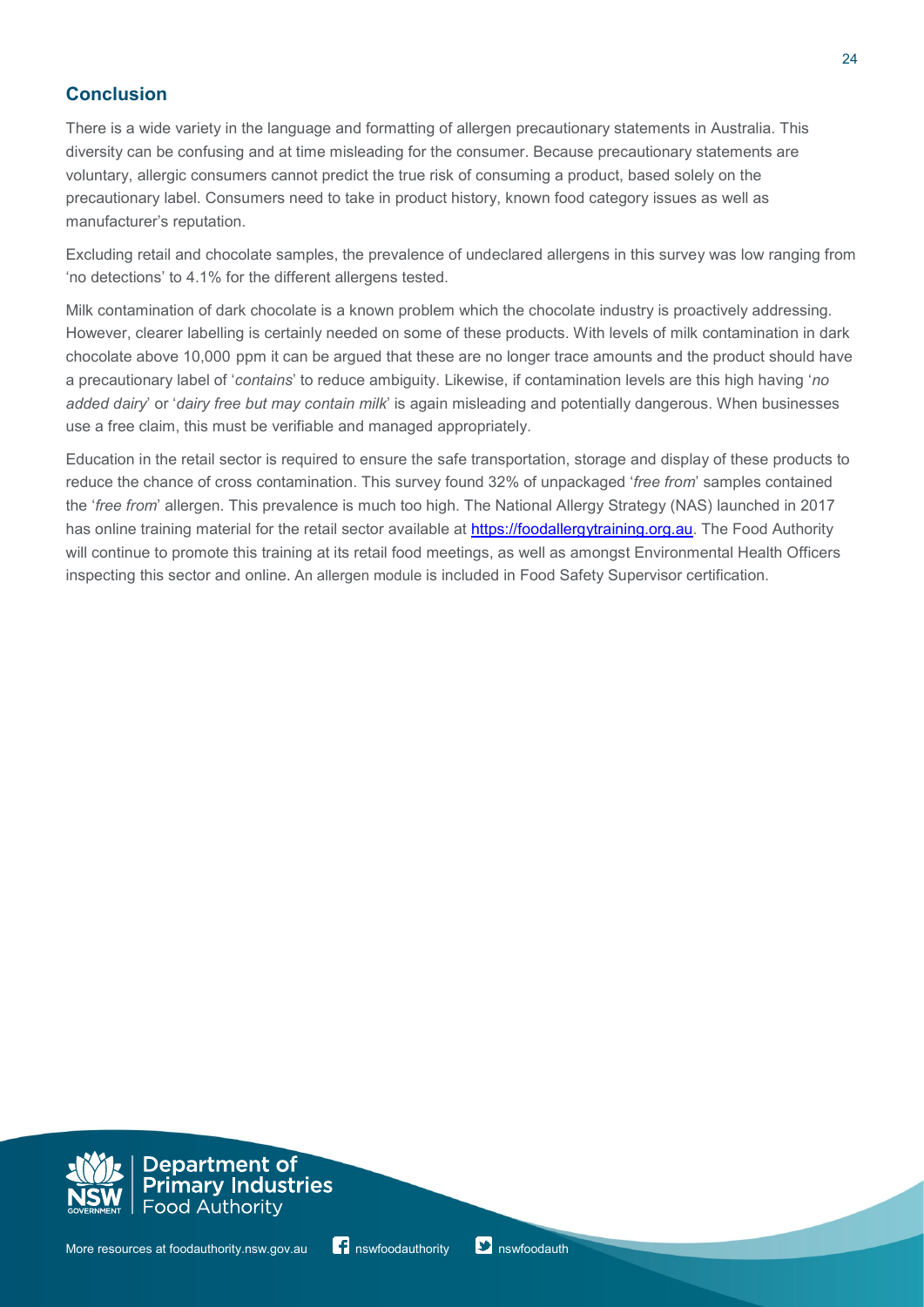## **References**

Allergen Bureau. (2010). Allergen labelling review survey 2009. Retrieved from Allergen Bureau website: http://allergenbureau.net/wp-content/uploads/2014/03/Fleming\_AB-Labelling-Survey-2009.pdf

Allergen Bureau. (2016). *What are Food Allergens*. Retrieved 24 April 2017 from Allergen Bureau website: <http://allergenbureau.net/food-allergens/>

Arakali, S. R., Green, T. D., & Dinakar, C. (2017). Prevalence of food allergies in South Asia. *Annals of Allergy and immunology*, *118*(1), 16-20

ASCIA. (2013). *Allergy and Immune Disease in Australia (AIDA) Report 2013*. Retrieved 24 April 2017 from ASCIA website: [https://www.allergy.org.au/images/stories/reports/ASCIA\\_AIDA\\_Report\\_2013.pdf](https://www.allergy.org.au/images/stories/reports/ASCIA_AIDA_Report_2013.pdf)

Ballmer-Weber, B. K., Fernandez-Rivas, M., Beyer, K., Defernez, M., Sperrin, M., Mackie, A. R., & Salt, L. J. (2015). How much is too much? Threshold dose distributions for 5 food allergens. *Journal of Allergy and Clinical Immunology*, *135* (4), 964-971

Beaudouin, E., Renaudin, J. M., Morisset, M., Codreanu, F., Kanny, G., & Moneret-Vautrin, D. A. (2006). Fooddependent exercise-induced anaphylaxis--update and current data. *European Annals of Allery and Clinical Immunology*, *38*(2), 45-51.

Bedford, B., Yu, Y., Wang, X., Garber, E. A. E., & Jackson, L. S. (2017). A limited survey of dark chocolate bars obtained in the United States for undeclared milk and peanut allergens. *Journal of Food Protection*, *80*(4), 692-702

Ben-Shoshan, M., Harrington, D. W., Soller, L., Fragapane, J., Joseph, L., St Pierre, Y.,… Clarke, A. E. (2010). A population-based study on peanut, tree nut, fish, shellfish, and sesame allergy prevalence in Canada. *Journal of Allergy and Clinical Immunology*, *125*(6), 1327-1335

Berin, M. C., & Sampson, H. A. (2013). Mucosal Immunology of Food Allergy. *Current Biology*, *23*(9),389-400.

Besler, M., Steinhart, H., & Paschke, A. (2001). Stability of food allergens and allergenicity of processed foods. *Journal of Chromatography B*, *756*, 207-228.

Blankestijn, M. A., Remington, B. B., Houben, G. F., Baumert, J. L., Knulst, A. C., Blom, W. M., Klemans, R. J. B., & Taylor, S. L. (2016). Threshold dose distribution in walnut allergy. *Journal of Allergy and Clinical Immunology: In Practice*, *5*(2), 376-80

Blom, W. M., Vlieg-Boerstra, B. J., Kruizinga, A. G., van der Heide, S., Houben, G. F., & Dubois, E. J. (2013). Threshold dose distributions for 5 major allergenic foods in children. *Journal of Allergy and Clinical Immunology*, *131*(1), 172-179

Branum, A. M., & Lukacs, S. L. (2009). Food Allergy Among Children in the United States. *Pediatrics*, *124*(6), 1549- 1555

Buka, R. J., Crossman, R. J., Melchior, C. L., Huissoon, A. P., Hackett, S., Dorrian, S., … Krishna, M. T. (2015). Anaphylaxis and ethnicity: higher incidence in British South Asians. *Allergy*, *70*(12), 1580-1587

Cardona, V., Luengo, O., Garriga, T., Labrador-Horrillo, M, Sala-Cunill, A., Izquierdo, A.,… Guilarte, M. (2012). Cofactor enhanced food allergy. *European Journal of Allergy and Clinical Immunology*, *67*(10), 1316-1318

Coeliac Australia. (2015). *Coeliac Disease*. Retrieved from Coeliac Australia website: http://www.coeliac.org.au/coeliac-disease/

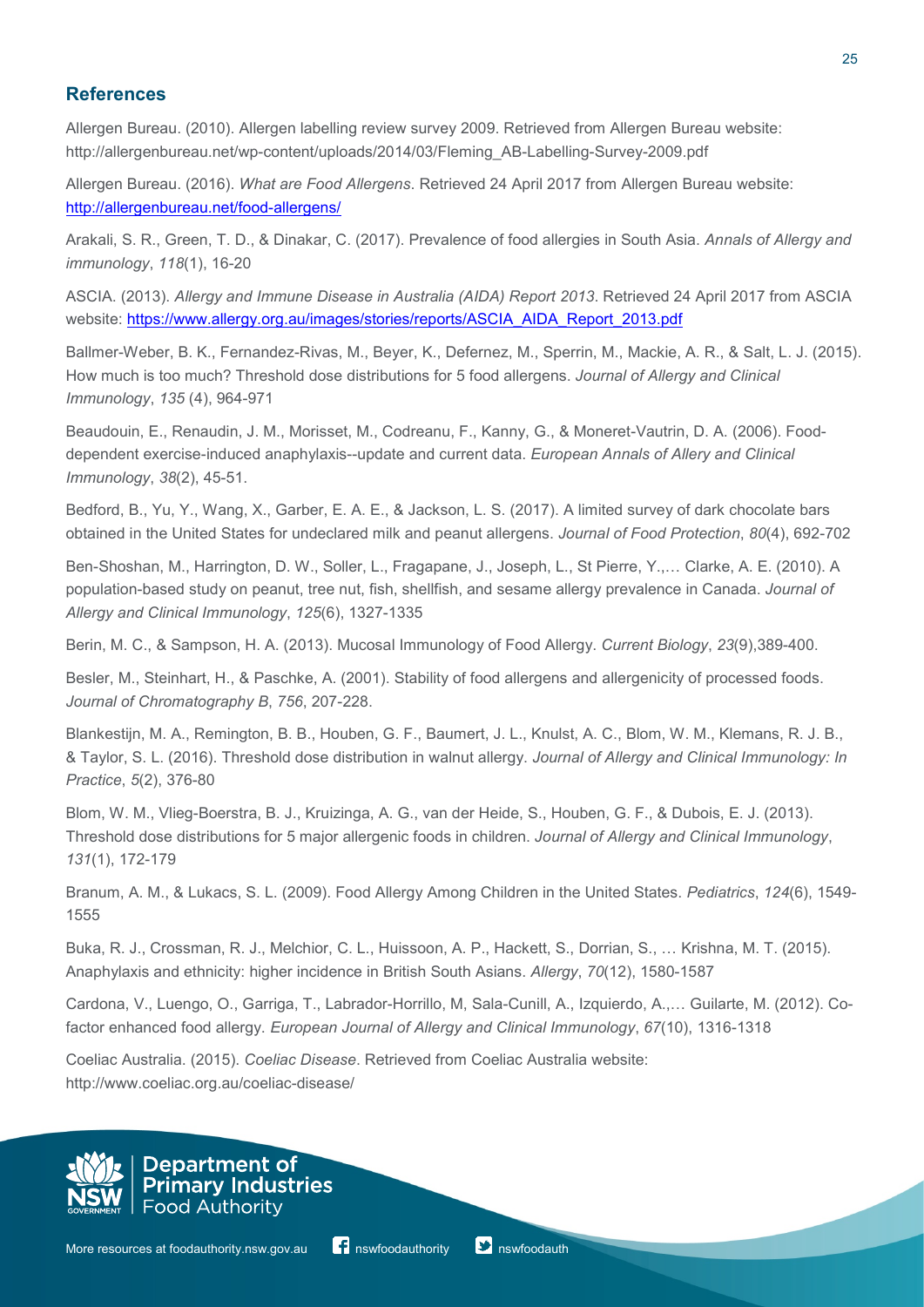Goncalves, L. C. P., Guimaraes, T. C. P., Silva, R. M., Cheik, M. F. A., Napolis, A. C. de R., Silva. G. B. E., & Segundo, G. R. S. (2016). Prevalence of food allergy in infants and pre-schoolers in Brazil (ABSTRACT). *Allergologia et Immunopathologia*, *44*(6), 497-503

Crotty, M. P., & Taylor, S. L. (2010). Risks associated with foods having advisory milk labelling. *Journal of Allergy and Clinical Immunology*, *125*(4), 935-937

del Giudice, M. M., Salvatore, L., Nunzia, M., & Brunese, F. P. (2010). Food Allergy and Probiotics in Childhood. *Journal of Clinical Gastroenterology*, *44*, S22-S25

Eckers, N., Grabenhenrich, L., Mc Bride, D., Gough, H., Reich, A., Rosenfeld, L.,…Keil, T. (2015). Frequency and development of hen's egg allergy in early childhood in Germany: the Euro Prevall birth cohort (ABSTRACT). *Allergologie*, *38*(10), 507-515

FDA. (2016). *A survey of milk in dark chocolate products*. Retrieved 29 May 2017 from FDA website: <https://www.fda.gov/Food/IngredientsPackagingLabeling/FoodAllergens/ucm446646.htm>

Food Standards Australia New Zealand, [www.foodstandards.gov.au](http://www.foodstandards.gov.au/)

Frossard, C. P., Steidler, L., & Eigenmann, P. A. (2007). Oral administration of an IL-10-secreting Lactococcus lactis strain prevents food-induced IgE sensitization. *Journal of Allergy and Clinical Immunology*, *119*(4), 952-959

Geller-Bernstein, C., & Etzioni, A. (2013). Pediatric allergy and immunology in Israel. *Pediatric Allergy and Immunology*, *24*(2), 187-194

Hanakawa, Y., Tohyama, M., Shirakata, Y., Murakami, S., & Hasimoto, K. (1998). Food-dependent exerciseinduced anaphylaxis: a case related to the amount of food allergen ingested. *British Journal of Dermatology*, *138*, 898-900.

Helfe, S. L., Furlong, T. J., Niemann, L., Lemon- Mule, H., Sicherer, S., & Taylor, S. L. (2007). Consumer attitudes and risks associated with packaged foods having advisory labelling regarding the presence of peanuts*. Journal of Allergy and Clinical Immunology*, *120*(1), 171-176

Joseph, C. L. M., Zoratti, E. M., Ownby, D. R., Havstad, S., Nicholas, C., Nageotte, C., & Misiak, R. (2016). Exploring racial differences in IgE-mediated food allergy in the WHEALS birth cohort. *Annals of Allergy, Asthma & Immunology*, *116*(3), 219-224

Just, J., Elegbede, C. F., Deschildre, A., Bousquet, J., Moneret-Vautrin, D. A., & Crepet, A. (2016). Three peanutallergic/sensitized phenotypes with gender difference. *Clinical and Experimental Allergy*, *46*(12), 1596-1604

Khuda, S. E., Sharma, G. M., Gaines, D., Do, A. B., Pereira, M., Chang, M.,… Williams, K. M. (2016). Survey of undeclared soy allergen in the most frequently recalled food categories with or without precautionary labelling. *Food Additives and Contaminants Part A- Chemistry analysis control exposure & risk assessment*, *33* (8) 1274- 1282

Kool, B., Chandra, D., & Fitzharris, P. (2016). Adult food-induced anaphylaxis hospital presentations in New Zealand. *Postgraduate Medical Journal*, *92*, 640-644

Koplin, J., Peters, R., Tang, M., Matheson, M., Dharmage, S., & Allen, K. (2015). Relationship between ethnicity, migration, early life environment and childhood food allergy. *Allergy*, *70*(101), 264-264

Kotz, D., Simpson, C. R., & Sheikh, A. (2011). Incidence, prevalence, and trends of general practitioner–recorded diagnosis of peanut allergy in England, 2001 to 2005. *Journal of Allergy and Clinical Immunology*, *127*(3), 623-630



**Primary Industries Food Authority** 

Department of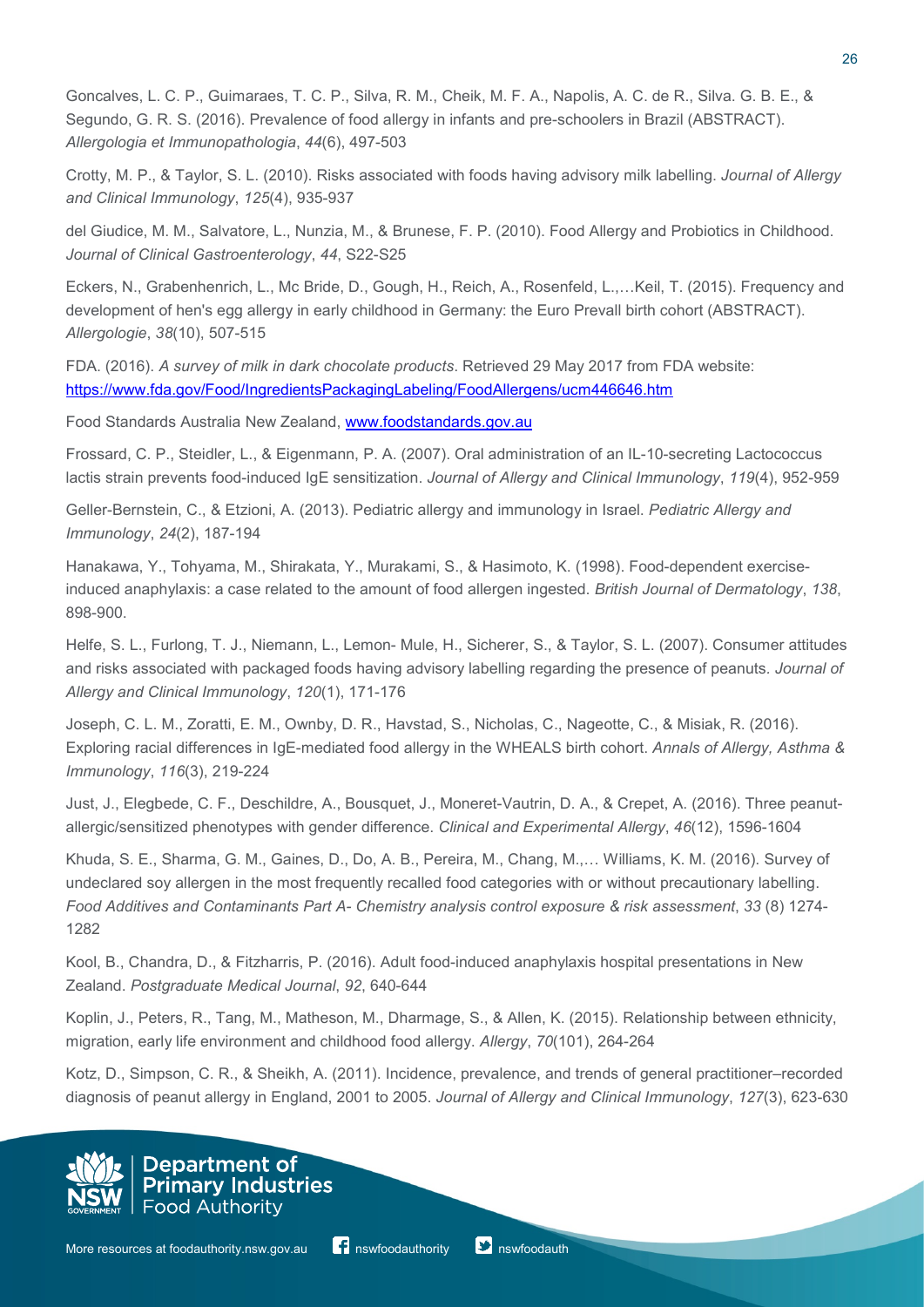Losio, M., Dalzini, E., Pavoni, E., Merigo, D., Finazzi, G., & Daminelli, P. (2017). A survey study on safety and microbial quality of "gluten free" products made in Italian pasta factories. *Food Control*, *73*, 316-322

Mackie, A. Knulst, A., Le, T. M., Bures, P., Salt, L., Mills, E. N. C.,… Baller-Weber, B. K. (2012). High fat food increases gastric residence and thus thresholds for objective symptoms in allergic patients. *Molecular Nutrition & Food Research*, *56*(11), 1708-1714

Marchisotto, M. J., Harada, L., Kamdar, O., Smith, B. M., Waserman, S., Sicherer, S.,… Gupta, R. S. (2016). Food allergen labelling and purchasing habits in the United States and Canada. *Journal of Allergy and Clinical Immunology: In Practice*, *5*(2), 345-351

Marra, C. A., Harvard S., Grubisic, M., Galo, J., Clarke, A., Elliott, S., & Lynd, L. D. (2017). Consumer preferences for food allergen labelling. *Allergy, Asthma & Clinical Immunology*, DOI 10.1186/s13223-017-0189-6

Meinlschmidt, P., Brode, V., Sevenich, R., Ueberham, E., Schweiggert-Weisz, U., Lehmann, J.,… Eisner, P. (2017). High pressure processing assisted enzymatic hydrolysis - An innovative approach for the reduction of soy immunoreactivity. *Innovative Food Science & emerging Technologies*, *40*(SI), 58-67

Nwaru, B. I., Hickstein, L., Panesar, S. S., Muraro, A., Werfel, T., & Cardona, V. (2014). The epidemiology of food allergy in Europe: a systematic review and meta-analysis. *Allergy*, *69*(1), 62-75

Pali-Scholl, I. (2017). Adverse reactions to food: the female dominance (ABSTRACT). *Allergologie*, *40*(3), 101-110

Pali-Scholl, I., Yildirim, A. O., Ackermann, U., Knauer, T., Becker, C., Garn, H.,…Fehrenbach, H. (2008). Anti-acids lead to immunological and morphological changes in the intestine of BALB/c mice similar to human food allergy. *Experimental and Toxicologic Pathology*, *60*(4-5), 337-345.

Porcel, S., Sánchez, A. B., Rodríguez, E., Fletes, C., Alvarado, M., Jiménez, S., & Hernández, J. (2006). Fooddependent exercise-induced anaphylaxis to pistachio. *Journal or Investigational Allergology and Clinical Immunology*, *16*(1), 71-73.

Rahaman, T., Vasiljevic, T., & Ramchandran. (2016). Effect of processing on conformational changes of food proteins realted to allergenicity. *Trends in Food Science and Technology*, *49*, 24-34

Remington, B. C., Baumert, J. L., Marx, D. B., & Taylor, S. L. (2013). Quantitative risk assessment of foods containing peanut advisory labelling. *Food and Chemical Toxicology*, *62*, 179-187

Rinaldi, M., Harnack, L., Oberg, C., Schreiner, P., Sauver, J. S., & Travis, L. L. (2012). Peanut allergy diagnoses among children residing in Olmsted County, Minnesota. *Journal of Allergy and Clinical Immunology*, *130*(4), 945- 950.

Sathe, S. K., Teuber, S. S., & Roux, K. H. (2005). Effects of processing on the stability of food allergens. *Biotechnology Advances*, *23*(6), 423-429.

Spanjersberg, M. Q. I., Knulst, A. C., Kruizinga, A. G., Van Duijn, G., & Houben, G. F. (2010). Concentrations of undeclared allergens in food products can reach levels that are relevant for public health. *Food Additives and Contaminants*, *27*(2), 169-174

Surojanametakul, V., Khaiprapai, P., Jithan, P., Varanyanond, W., Shoji, M., Ito, T., & Tamura, H. (2012). Investigation of undeclared food allergens in commercial Thai food products. *Food Control*, *23*, 1-6

Tang, M. L. K., & Mullins, R. J. (2017). Food allergy: Is prevalence increasing? *Internal Medicine Journal* DOI: 10.1111/imj.13362

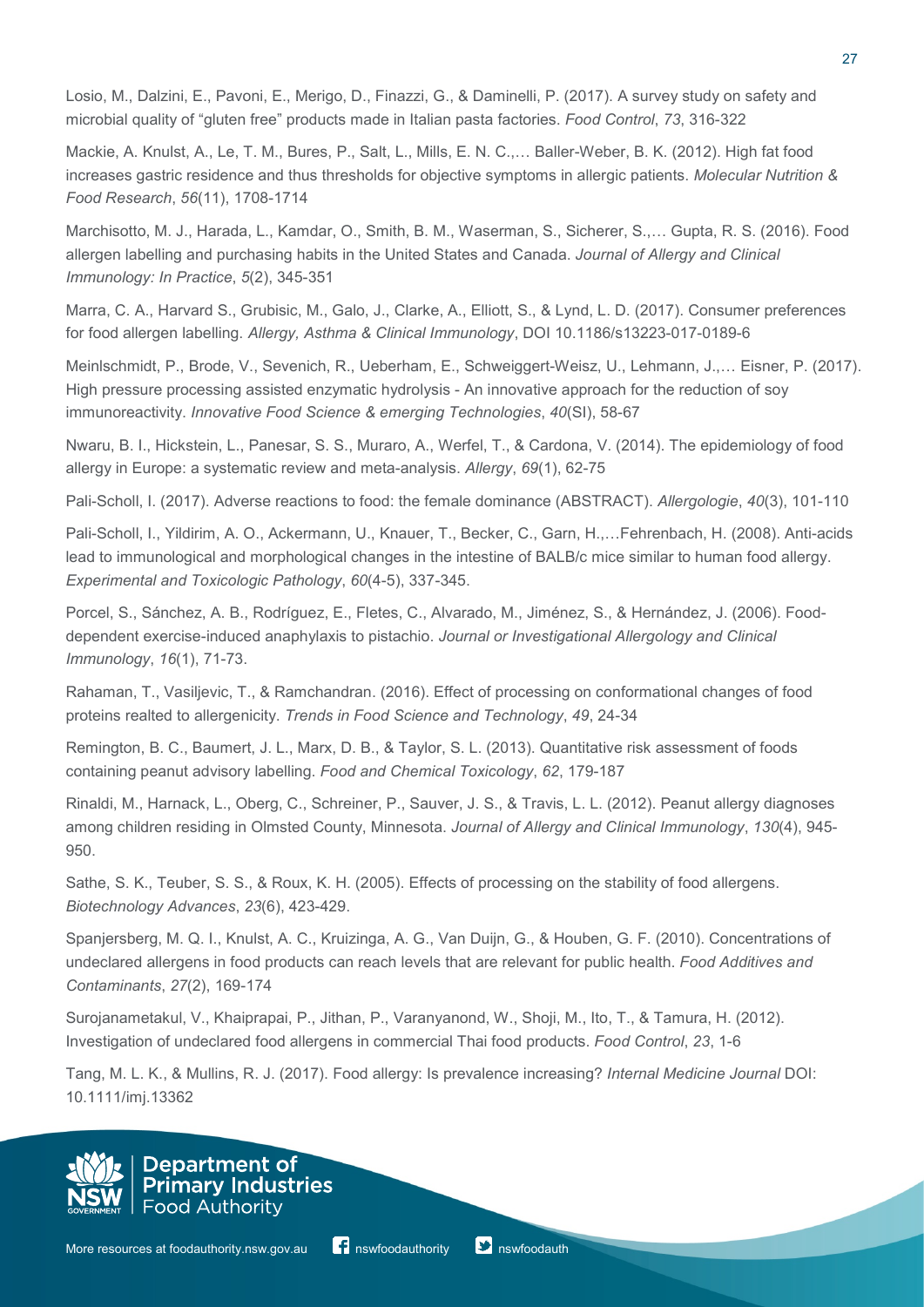Taylor, S. L., Baumert, J. L., Kruizinga, A. G., Remington, B. C., Crevel, R. W. R., Brooke-Taylor, S., & Allen, K. J. (2014). Establishment of reference doses for residues of allergenic foods: Report of the VITAL Expert Panel. *Food and Chemical Toxicology*, *63*, 9-17

Thomas, K., Herouet-Guicheney, C., Ladics, G., Bannon, G., Cockburn, A., Crevel, R.,…Vieths, S. (2007). Evaluating the effect of food processing on the potential human allergenicity of novel proteins; International workshop report. *Food and Chemical Toxicology*, *45*(7), 1116-1122.

Trikha, A., Baillargeon, J. G., Kuo, Y. F., Tan, A, Pierson, K., Sharma, G.,… Bonds, R. S. (2013). Development of food allergies in patients with Gastroesophageal Reflux Disease treated with gastric acid suppressive medications. *Pediatric Allergy and Immunology*, *24*(6), 582-588.

Tsai, Y., Cheng, P., & Pan, T. (2012). The immunomodulatory effects of lactic acid bacteria for improving immune functions and benefits. *Applied Microbiology and Biotechnology*, *96*(4), 853-862

Venter, C., Patil, V., Grundy, J., Glasbey, G., Twiselton, R., Arshad, S. H., & Dean, T. (2016). Prevalence and cumulative incidence of food hyper-sensitivity in the first 10 years of life. *Pediatric Allergy and Immunology*, *27*(5), 452-458

Versluis, A., van Os-Medendorp, H., Kruizinga, A. G., Blom, W. M.; Houben, G. F.; & Knulst, A. C. (2016). Cofactors in allergic reactions to food: physical exercise and alcohol are the most important. *Immunity Inflammation and Disease*, *4*(4), 392-400

Vidal, C., Vizcaino, L., Diaz-Peromingo, J. A., Garrido, M., Gomez-Rial, J., Linneberg, A., & Gonzalez-Quintela, A. (2009). Immunoglobulin-E reactivity to a glycosylated food allergen (peanuts) due to interference with crossreactive carbohydrate determinants in heavy drinkers. *Alcoholism Clinical and Experimental Research*, *33*(8), 1322- 1328

Wegienka, G., Johnson, C. C., Zoratti, E., & Havstad, S. (2013). Racial differences in allergic sensitization: Recent findings and future directions. *Current Allergy and Asthma Reports*, *13*(3), 255-261

Wolbing, F., Fischer, J., Koberle, M., Kaesler, S., & Biedermann, T. (2013). About the role and underlying mechanisms of cofactors in anaphylaxis. *European Journal of Allergy and Clinical Immunology*, *68*(9), 1085-1092

Zurzolo, G. A., Koplin, J. J., Mathai, M. L., Tang, M. K. L., & Allen, K. (2013a). Perceptions of precautionary labelling among parents of children with food allergy and anaphylaxis. *The Medical Journal of Australia*, *198*, 621- 623

Zurzolo, G. A., Koplin, J. J., Mathai, M. L., Taylor, S. L., Tey, D., & Allen, K. J. (2013b). Foods with precautionary allergen labelling in Australia rarely contain detectable allergen, *Journal of Allergy and Clinical Immunology: In Practice*, *1*(4), 401-403